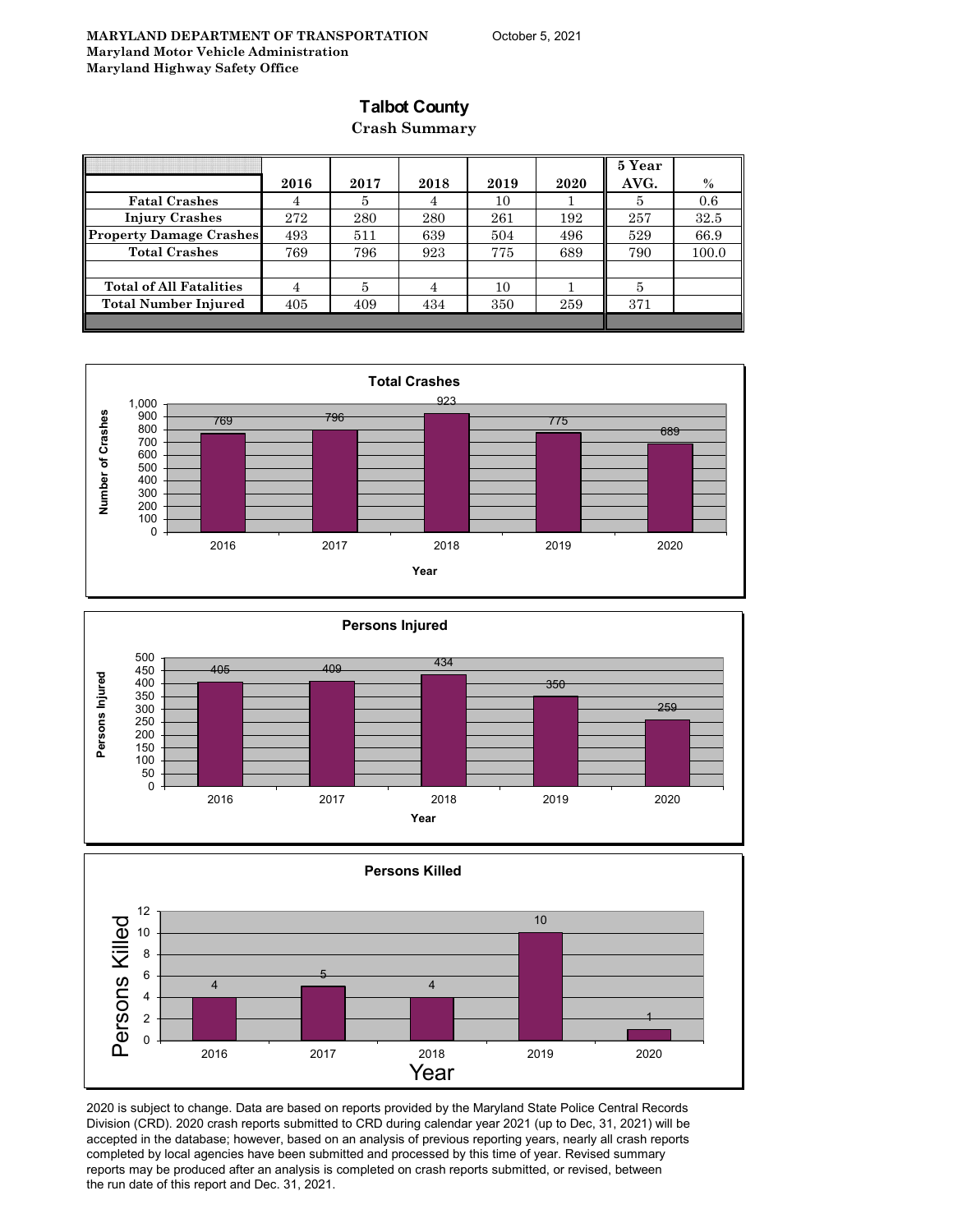| Route Type            | 2016             | 2017             | 2018             | 2019             | 2020             | AVG.             | $\%$     |
|-----------------------|------------------|------------------|------------------|------------------|------------------|------------------|----------|
| <b>IS</b>             | $\mathbf{0}$     | $\theta$         | $\overline{0}$   | $\overline{0}$   | 1                | $\boldsymbol{0}$ | 0.0      |
| <b>US</b>             | 200              | 219              | $\bf 285$        | 252              | 215              | 234              | $29.6\,$ |
| <b>MD</b>             | 210              | 198              | 272              | 229              | 194              | 221              | 27.9     |
| $\bf CO$              | 77               | 94               | 98               | 79               | 97               | 89               | $11.3\,$ |
| MU                    | 141              | 159              | 144              | 128              | 112              | 137              | 17.3     |
| GV                    | $\overline{0}$   | $\boldsymbol{0}$ | $\boldsymbol{0}$ | $\overline{0}$   | $\overline{0}$   | $\boldsymbol{0}$ | 0.0      |
| $\mathbf{SR}$         | $\overline{0}$   | $\boldsymbol{0}$ | $\boldsymbol{0}$ | $\boldsymbol{0}$ | $\boldsymbol{0}$ | $\mathbf{0}$     | 0.0      |
| <b>OP</b>             | $\mathbf{1}$     | $\,6\,$          | $\sqrt{2}$       | $\,2$            | $\sqrt{3}$       | $\boldsymbol{3}$ | 0.4      |
| Balto. City CY        | $\boldsymbol{0}$ | $\boldsymbol{0}$ | $\boldsymbol{0}$ | $\boldsymbol{0}$ | $\mathbf{0}$     | $\boldsymbol{0}$ | 0.0      |
| <b>Parking Lots</b>   | 69               | 64               | 71               | 48               | 40               | 58               | 7.4      |
| Unknown               | 71               | $56\,$           | 51               | $37\,$           | $\sqrt{27}$      | 48               | $6.1\,$  |
| <b>Total Crashes</b>  | 769              | 796              | 923              | 775              | 689              | 790              | 100.0    |
|                       |                  |                  |                  |                  |                  |                  |          |
|                       |                  |                  |                  |                  |                  |                  |          |
| <b>Route Type</b>     | 2016             | 2017             | 2018             | 2019             | 2020             | AVG.             | $\%$     |
| <b>IS</b>             | $\Omega$         | $\Omega$         | $\Omega$         | $\Omega$         | $\mathbf{1}$     | $\Omega$         | 0.1      |
| <b>US</b>             | 98               | 87               | 112              | 84               | 71               | 90               | 35.2     |
| MD                    | 82               | 83               | 99               | 93               | $\bf 59$         | 83               | 32.4     |
| $\bf CO$              | 18               | 34               | $25\,$           | ${\bf 28}$       | $\bf 25$         | 26               | 10.1     |
| MU                    | 46               | 41               | $30\,$           | $\rm 45$         | ${\bf 28}$       | 38               | 14.8     |
| GV                    | $\boldsymbol{0}$ | $\boldsymbol{0}$ | $\boldsymbol{0}$ | $\mathbf{0}$     | $\overline{0}$   | $\boldsymbol{0}$ | 0.0      |
| $\mathbf{SR}$         | $\boldsymbol{0}$ | $\boldsymbol{0}$ | $\boldsymbol{0}$ | $\boldsymbol{0}$ | $\overline{0}$   | $\boldsymbol{0}$ | 0.0      |
| <b>OP</b>             | $\boldsymbol{0}$ | $\sqrt{2}$       | $\mathbf 1$      | $\overline{0}$   | $\boldsymbol{0}$ | $\mathbf{1}$     | 0.2      |
| Balto. City CY        | $\boldsymbol{0}$ | $\boldsymbol{0}$ | $\boldsymbol{0}$ | $\overline{0}$   | $\boldsymbol{0}$ | $\boldsymbol{0}$ | 0.0      |
| <b>Parking Lots</b>   | 14               | 11               | $\boldsymbol{9}$ | $\overline{5}$   | $\,6\,$          | $\boldsymbol{9}$ | $\!.5$   |
| Unknown               | 14               | $\bf{22}$        | $\overline{4}$   | $6\phantom{1}$   | $\sqrt{2}$       | 10               | 3.7      |
| <b>Injury Crashes</b> | 272              | 280              | 280              | 261              | 192              | 257              | 100.0    |
|                       |                  |                  |                  |                  |                  |                  |          |
|                       |                  |                  |                  |                  |                  |                  |          |
| Route Type            | 2016             | 2017             | 2018             | 2019             | 2020             | AVG.             | $\%$     |
| <b>IS</b>             | $\mathbf{0}$     | $\boldsymbol{0}$ | $\boldsymbol{0}$ | $\mathbf{0}$     | $\mathbf{0}$     | $\boldsymbol{0}$ | 0.0      |
| <b>US</b>             | $\mathbf 1$      | $\,1\,$          | $\,1\,$          | $\,1$            | $\,1\,$          | $\mathbf{1}$     | 20.8     |
| MD                    | $\,3$            | $\,3$            | $\,3$            | 8                | $\boldsymbol{0}$ | $\sqrt{3}$       | 70.8     |
| $\bf CO$              | $\overline{0}$   | $\overline{0}$   | $\overline{0}$   | $\mathbf{1}$     | $\overline{0}$   | $\overline{0}$   | 4.2      |
| MU                    | $\boldsymbol{0}$ | $\mathbf{1}$     | $\boldsymbol{0}$ | $\boldsymbol{0}$ | $\boldsymbol{0}$ | $\boldsymbol{0}$ | 4.2      |
| $G\overline{V}$       | $\overline{0}$   | $\boldsymbol{0}$ | $\overline{0}$   | $\boldsymbol{0}$ | $\boldsymbol{0}$ | $\overline{0}$   | 0.0      |
| ${\bf SR}$            | $\boldsymbol{0}$ | $\boldsymbol{0}$ | $\boldsymbol{0}$ | $\boldsymbol{0}$ | $\boldsymbol{0}$ | $\boldsymbol{0}$ | $0.0\,$  |
| <b>OP</b>             | $\boldsymbol{0}$ | $\boldsymbol{0}$ | $\boldsymbol{0}$ | $\boldsymbol{0}$ | $\mathbf{0}$     | $\boldsymbol{0}$ | $0.0\,$  |
| <b>Balto. City CY</b> | $\boldsymbol{0}$ | $\boldsymbol{0}$ | $\boldsymbol{0}$ | $\boldsymbol{0}$ | $\boldsymbol{0}$ | $\boldsymbol{0}$ | $0.0\,$  |
| <b>Parking Lots</b>   | $\boldsymbol{0}$ | $\mathbf{0}$     | $\boldsymbol{0}$ | $\boldsymbol{0}$ | $\boldsymbol{0}$ | $\boldsymbol{0}$ | $0.0\,$  |
| Unknown               | $\boldsymbol{0}$ | $\boldsymbol{0}$ | $\boldsymbol{0}$ | $\boldsymbol{0}$ | $\boldsymbol{0}$ | $\boldsymbol{0}$ | 0.0      |

**Fatal Crashes** 4 5 4 10 1 5 100.0

### **Talbot County Route Type**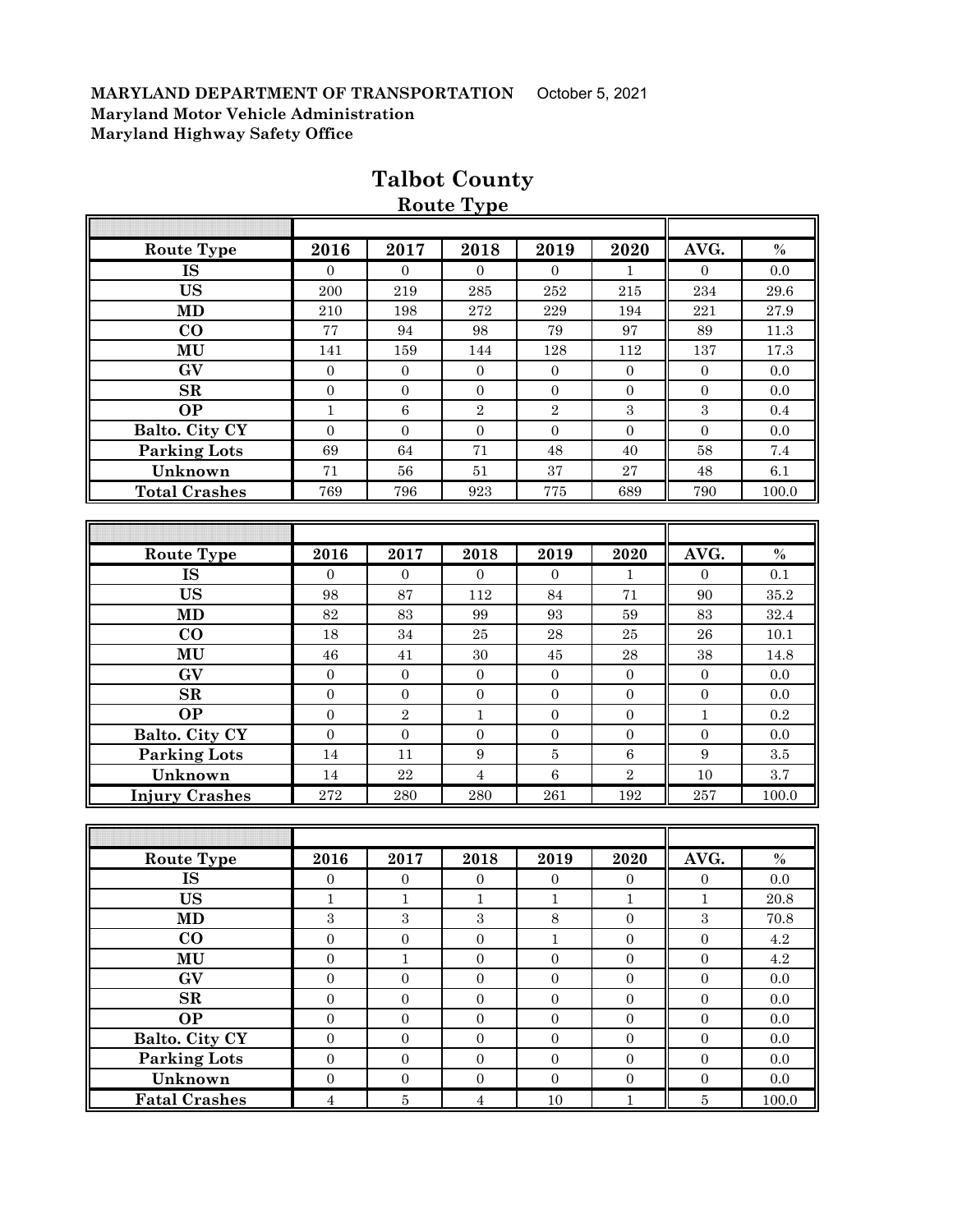|                                 |                                    |                                    | <b>County</b>                  |                                  |                                |                                |            |
|---------------------------------|------------------------------------|------------------------------------|--------------------------------|----------------------------------|--------------------------------|--------------------------------|------------|
|                                 |                                    |                                    |                                |                                  |                                |                                |            |
| County                          | 2016                               | 2017                               | 2018                           | 2019                             | 2020                           | AVG.                           | $\%$       |
| Allegany                        | $\overline{0}$                     | 0                                  | $\overline{0}$                 | $\mathbf{0}$                     | $\mathbf{0}$                   | $\mathbf{0}$                   | 0.0        |
| Anne Arundel                    | $\theta$                           | $\Omega$                           | $\theta$                       | $\Omega$                         | $\theta$                       | $\Omega$                       | 0.0        |
| <b>Baltimore</b>                | $\mathbf{0}$                       | $\overline{0}$                     | $\overline{0}$                 | $\boldsymbol{0}$                 | $\overline{0}$                 | $\mathbf{0}$                   | 0.0        |
| Calvert                         | $\overline{0}$                     | $\overline{0}$                     | $\overline{0}$                 | $\overline{0}$                   | $\overline{0}$                 | $\overline{0}$                 | 0.0        |
| Caroline                        | $\overline{0}$                     | $\boldsymbol{0}$                   | $\overline{0}$                 | $\boldsymbol{0}$                 | $\overline{0}$                 | $\mathbf{0}$                   | 0.0        |
| Carroll                         | $\theta$                           | $\theta$                           | $\theta$                       | $\theta$                         | $\theta$                       | $\theta$                       | 0.0        |
| Cecil                           | $\overline{0}$                     | $\mathbf{0}$                       | $\overline{0}$                 | $\overline{0}$                   | $\overline{0}$                 | $\mathbf{0}$                   | 0.0        |
| Charles                         | $\overline{0}$                     | $\overline{0}$                     | $\overline{0}$                 | $\overline{0}$                   | $\overline{0}$                 | $\overline{0}$                 | 0.0        |
| Dorchester                      | 0                                  | 0                                  | 0                              | $\bf{0}$                         | 0                              | $\bf{0}$                       | 0.0        |
| Frederick                       | $\overline{0}$                     | $\overline{0}$                     | $\overline{0}$                 | $\overline{0}$                   | $\overline{0}$                 | $\overline{0}$                 | 0.0        |
| Garrett                         | $\overline{0}$                     | $\theta$                           | $\overline{0}$                 | $\overline{0}$                   | $\theta$                       | $\overline{0}$                 | 0.0        |
| Harford                         | $\mathbf{0}$                       | $\boldsymbol{0}$                   | $\mathbf{0}$                   | $\mathbf{0}$                     | $\mathbf{0}$                   | $\boldsymbol{0}$               | 0.0        |
| Howard                          | $\overline{0}$                     | $\overline{0}$                     | $\overline{0}$                 | $\overline{0}$                   | $\overline{0}$                 | $\overline{0}$                 | 0.0        |
| Kent                            | $\overline{0}$                     | $\mathbf{0}$                       | $\overline{0}$                 | $\overline{0}$                   | $\overline{0}$                 | $\overline{0}$                 | 0.0        |
| Montgomery                      | $\overline{0}$                     | $\Omega$                           | $\theta$                       | $\overline{0}$                   | $\theta$                       | $\overline{0}$                 | 0.0        |
| Prince George's                 | $\mathbf{0}$                       | $\mathbf{0}$                       | $\overline{0}$                 | $\boldsymbol{0}$                 | $\mathbf{0}$                   | $\mathbf{0}$                   | 0.0        |
| Queen Anne's                    | $\overline{0}$                     | $\overline{0}$                     | $\overline{0}$                 | $\mathbf{0}$                     | $\overline{0}$                 | $\overline{0}$                 | 0.0        |
| St. Mary's                      | $\theta$                           | $\theta$                           | $\theta$                       | $\theta$                         | $\theta$                       | $\theta$                       | 0.0        |
| Somerset                        | $\boldsymbol{0}$                   | $\overline{0}$                     | $\overline{0}$                 | $\boldsymbol{0}$                 | $\overline{0}$                 | $\overline{0}$                 | 0.0        |
| Talbot                          | 769                                | 796                                | 923                            | 775                              | 689                            | 790                            | 100.0      |
| Washington                      | $\overline{0}$                     | $\overline{0}$                     | $\mathbf{0}$                   | $\boldsymbol{0}$                 | $\overline{0}$                 | $\overline{0}$                 | 0.0        |
| Wicomico                        | $\overline{0}$                     | $\mathbf{0}$                       | $\overline{0}$                 | $\overline{0}$                   | $\mathbf{0}$                   | $\overline{0}$                 | 0.0        |
| Worcester                       | $\overline{0}$                     | $\overline{0}$                     | $\overline{0}$                 | $\overline{0}$                   | $\mathbf{0}$                   | $\mathbf{0}$                   | 0.0        |
| <b>Baltimore City</b>           | $\mathbf{0}$                       | $\overline{0}$                     | $\overline{0}$                 | $\overline{0}$                   | $\overline{0}$                 | $\mathbf{0}$                   | 0.0        |
| <b>Total Crashes</b>            | 769                                | 796                                | 923                            | 775                              | 689                            | 790                            | $_{100.0}$ |
|                                 |                                    |                                    |                                |                                  |                                |                                |            |
|                                 |                                    |                                    |                                |                                  |                                |                                |            |
|                                 |                                    |                                    |                                |                                  |                                |                                |            |
| County                          | 2016                               | 2017                               | 2018                           | 2019                             | 2020                           | AVG.                           | $\%$       |
| Allegany                        | 0                                  | 0                                  | 0                              | $\mathbf{0}$                     | 0                              | $\Omega$                       | 0.0        |
| Anne Arundel                    | $\overline{0}$                     | $\overline{0}$                     | $\overline{0}$                 | $\overline{0}$                   | $\overline{0}$                 | $\overline{0}$                 | 0.0        |
| <b>Baltimore</b>                | $\overline{0}$                     | $\overline{0}$                     | $\overline{0}$                 | $\overline{0}$                   | $\mathbf{0}$                   | $\overline{0}$                 | 0.0        |
| Calvert                         | $\overline{0}$                     | $\overline{0}$                     | $\overline{0}$                 | $\overline{0}$                   | $\overline{0}$                 | $\overline{0}$                 | 0.0        |
| Caroline                        | $\overline{0}$                     | $\overline{0}$                     | $\overline{0}$                 | $\overline{0}$                   | $\overline{0}$                 | $\overline{0}$                 | 0.0        |
| Carroll                         | $\mathbf{0}$                       | $\boldsymbol{0}$                   | $\mathbf{0}$                   | $\mathbf{0}$                     | $\bf{0}$                       | $\mathbf{0}$                   | 0.0        |
| Cecil                           | $\overline{0}$                     | $\overline{0}$                     | $\overline{0}$                 | $\overline{0}$                   | $\overline{0}$                 | $\overline{0}$                 | 0.0        |
| <b>Charles</b>                  | $\overline{0}$                     | $\theta$                           | $\theta$                       | $\overline{0}$                   | $\theta$                       | $\theta$                       | 0.0        |
| Dorchester                      | $\overline{0}$                     | $\overline{0}$                     | $\overline{0}$                 | $\overline{0}$                   | $\overline{0}$                 | $\overline{0}$                 | 0.0        |
| Frederick                       | $\overline{0}$                     | $\overline{0}$                     | $\overline{0}$                 | $\overline{0}$                   | $\overline{0}$                 | $\overline{0}$                 | 0.0        |
| Garrett<br>Harford              | $\mathbf{0}$<br>$\theta$           | $\boldsymbol{0}$<br>$\theta$       | $\mathbf{0}$                   | $\bf{0}$                         | $\bf{0}$<br>$\theta$           | $\boldsymbol{0}$               | 0.0        |
|                                 |                                    |                                    | $\overline{0}$                 | $\overline{0}$                   |                                | $\overline{0}$                 | 0.0        |
| Howard<br>Kent                  | $\mathbf{0}$                       | $\boldsymbol{0}$                   | $\mathbf{0}$                   | $\overline{0}$                   | $\overline{0}$                 | $\boldsymbol{0}$               | 0.0        |
|                                 | $\mathbf{0}$                       | $\mathbf{0}$                       | $\mathbf{0}$                   | $\boldsymbol{0}$                 | 0                              | $\boldsymbol{0}$               | 0.0        |
| Montgomery                      | $\boldsymbol{0}$<br>$\overline{0}$ | $\boldsymbol{0}$<br>$\overline{0}$ | $\mathbf{0}$<br>$\overline{0}$ | $\mathbf{0}$<br>$\overline{0}$   | $\bf{0}$<br>$\overline{0}$     | $\boldsymbol{0}$               | 0.0        |
| Prince George's<br>Queen Anne's | $\overline{0}$                     | $\theta$                           | $\overline{0}$                 | $\overline{0}$                   | $\theta$                       | $\mathbf{0}$<br>$\theta$       | 0.0<br>0.0 |
|                                 |                                    |                                    |                                |                                  |                                |                                |            |
| St. Mary's<br>Somerset          | $\mathbf{0}$<br>$\overline{0}$     | $\boldsymbol{0}$<br>$\overline{0}$ | $\mathbf{0}$<br>$\overline{0}$ | $\boldsymbol{0}$<br>$\mathbf{0}$ | $\mathbf{0}$<br>$\overline{0}$ | $\mathbf{0}$<br>$\overline{0}$ | 0.0<br>0.0 |
| Talbot                          | 272                                | 280                                | 280                            | 261                              | 192                            | 257                            | 100.0      |
| Washington                      | $\overline{0}$                     | $\theta$                           | $\overline{0}$                 | $\overline{0}$                   | $\overline{0}$                 | $\overline{0}$                 |            |
| Wicomico                        | $\boldsymbol{0}$                   | $\boldsymbol{0}$                   | $\mathbf{0}$                   | $\boldsymbol{0}$                 | 0                              | $\boldsymbol{0}$               | 0.0<br>0.0 |
| Worcester                       | $\boldsymbol{0}$                   | $\mathbf{0}$                       | $\overline{0}$                 | $\boldsymbol{0}$                 | $\boldsymbol{0}$               | $\overline{0}$                 | 0.0        |
| <b>Baltimore City</b>           | $\Omega$                           | $\Omega$                           | $\theta$                       | $\Omega$                         | $\theta$                       | $\Omega$                       | 0.0        |
| Injury Crashes                  | 272                                | 280                                | 280                            | 261                              | 192                            | 257                            | 100.0      |

| County                | 2016           | 2017           | 2018           | 2019     | 2020           | AVG.           | $\%$  |
|-----------------------|----------------|----------------|----------------|----------|----------------|----------------|-------|
| Allegany              | $\Omega$       | $\Omega$       | $\Omega$       | $\Omega$ | $\Omega$       | $\Omega$       | 0.0   |
| Anne Arundel          | $\overline{0}$ | $\theta$       | $\theta$       | $\theta$ | $\Omega$       | $\Omega$       | 0.0   |
| <b>Baltimore</b>      | $\theta$       | $\theta$       | $\theta$       | $\Omega$ | $\Omega$       | $\Omega$       | 0.0   |
| Calvert               | $\theta$       | $\theta$       | $\theta$       | $\theta$ | $\theta$       | $\Omega$       | 0.0   |
| Caroline              | $\overline{0}$ | $\overline{0}$ | $\theta$       | $\theta$ | $\theta$       | $\Omega$       | 0.0   |
| Carroll               | $\theta$       | $\theta$       | $\theta$       | $\theta$ | $\theta$       | $\Omega$       | 0.0   |
| Cecil                 | $\theta$       | $\theta$       | $\theta$       | $\theta$ | $\theta$       | $\theta$       | 0.0   |
| <b>Charles</b>        | $\theta$       | $\theta$       | $\theta$       | $\theta$ | $\theta$       | $\Omega$       | 0.0   |
| Dorchester            | $\overline{0}$ | $\overline{0}$ | $\theta$       | $\theta$ | $\overline{0}$ | $\Omega$       | 0.0   |
| Frederick             | $\overline{0}$ | $\theta$       | $\theta$       | $\theta$ | $\Omega$       | $\overline{0}$ | 0.0   |
| Garrett               | $\theta$       | $\theta$       | $\theta$       | $\theta$ | $\Omega$       | $\theta$       | 0.0   |
| Harford               | $\overline{0}$ | $\theta$       | $\theta$       | $\theta$ | $\theta$       | $\Omega$       | 0.0   |
| Howard                | $\theta$       | $\Omega$       | $\theta$       | $\theta$ | $\Omega$       | $\Omega$       | 0.0   |
| Kent                  | $\overline{0}$ | $\theta$       | $\theta$       | $\Omega$ | $\Omega$       | $\Omega$       | 0.0   |
| Montgomery            | $\theta$       | $\theta$       | $\theta$       | $\theta$ | $\theta$       | $\theta$       | 0.0   |
| Prince George's       | $\theta$       | $\theta$       | $\theta$       | $\theta$ | $\theta$       | $\Omega$       | 0.0   |
| Queen Anne's          | $\overline{0}$ | $\overline{0}$ | $\theta$       | $\Omega$ | $\overline{0}$ | $\Omega$       | 0.0   |
| St. Mary's            | $\theta$       | $\theta$       | $\theta$       | $\theta$ | $\Omega$       | $\Omega$       | 0.0   |
| Somerset              | $\overline{0}$ | $\theta$       | $\theta$       | $\theta$ | $\theta$       | $\theta$       | 0.0   |
| Talbot                | $\overline{4}$ | 5              | $\overline{4}$ | 10       | 1              | 5              | 100.0 |
| Washington            | $\theta$       | $\theta$       | $\theta$       | $\Omega$ | $\theta$       | $\Omega$       | 0.0   |
| Wicomico              | $\overline{0}$ | $\theta$       | $\theta$       | $\Omega$ | $\overline{0}$ | $\Omega$       | 0.0   |
| Worcester             | $\theta$       | $\theta$       | $\theta$       | $\Omega$ | $\Omega$       | $\Omega$       | 0.0   |
| <b>Baltimore City</b> | $\theta$       | $\theta$       | $\theta$       | $\theta$ | $\theta$       | $\theta$       | 0.0   |
| <b>Fatal Crashes</b>  | $\overline{4}$ | 5              | 4              | 10       | 1              | 5              | 100.0 |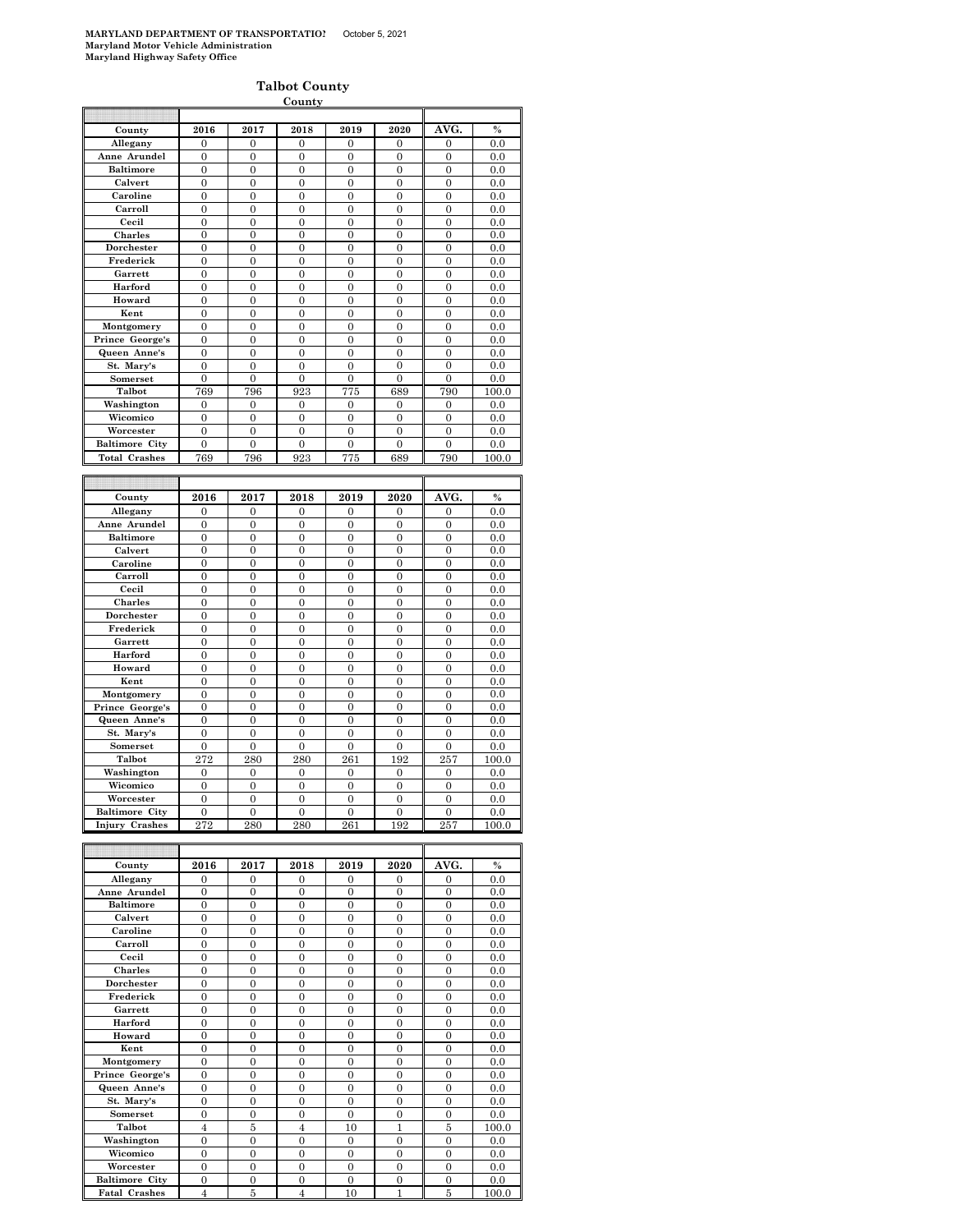| 2016             | 2017             | 2018             | 2019             | 2020             | AVG.             | $\%$             |
|------------------|------------------|------------------|------------------|------------------|------------------|------------------|
| 68               | 60               | 72               | 55               | 52               | 61               | 7.8              |
| 50               | 34               | 61               | 64               | 26               | 47               | 5.9              |
| 53               | 72               | 70               | 55               | 49               | 60               | 7.6              |
| 56               | 57               | 59               | 56               | 26               | 51               | 6.4              |
| 62               | 63               | 80               | 65               | 50               | 64               | 8.1              |
| 60               | 74               | 83               | 75               | 68               | 72               | 9.1              |
| 63               | 87               | 78               | 83               | 74               | 77               | 9.7              |
| 62               | 62               | 80               | 76               | 69               | 70               | 8.8              |
| 69               | 79               | 83               | 68               | 72               | 74               | 9.4              |
| 76               | 74               | 84               | 57               | 75               | 73               | 9.3              |
| 69               | 70               | 101              | 66               | 72               | 76               | 9.6              |
| 81               | 64               | 72               | 55               | 56               | 66               | 8.3              |
| $\overline{0}$   | $\overline{0}$   | $\overline{0}$   | $\overline{0}$   | $\overline{0}$   | $\overline{0}$   | 0.0              |
| 769              | 796              | 923              | 775              | 689              | 790              | 100.0            |
|                  |                  |                  |                  |                  |                  |                  |
|                  |                  |                  |                  |                  |                  |                  |
| 2016             | 2017             | 2018             | 2019             | 2020             | AVG.             | $\%$             |
| 20               | 18               | 18               | 18               | 16               | 18               | 7.0              |
| 15               | 15               | 19               | 20               | 10               | 16               | 6.1              |
| 16               | 25               | 18               | 19               | 15               | 19               | 7.2              |
| 14               | 22               | 22               | 16               | $\overline{7}$   | 16               | 6.3              |
| 21               | 28               | 20               | 22               | 9                | 20               | $\overline{7.8}$ |
| 19               | 20               | 26               | 27               | 17               | 22               | $\!\!\!\!\!8.5$  |
| 23               | 34               | 20               | 35               | 26               | 28               | 10.7             |
| 29               | 20               | 28               | 26               | 23               | 25               | 9.8              |
|                  |                  |                  | 24               | 26               | 29               | 11.4             |
| 33               | 20               | 21               | 18               | 17               | 22               | 8.5              |
|                  | 21               |                  | 16               | 12               |                  | 8.3              |
| 22               | 26               | 25               | 20               | 14               | 21               | 8.3              |
| $\boldsymbol{0}$ | $\boldsymbol{0}$ | $\overline{0}$   | $\boldsymbol{0}$ | $\boldsymbol{0}$ | $\boldsymbol{0}$ | 0.0              |
| 272              | 280              | 280              | 261              | 192              | 257              | 100.0            |
|                  |                  |                  |                  |                  |                  |                  |
|                  |                  |                  |                  |                  |                  |                  |
| 2016             | 2017             | 2018             | 2019             | 2020             | AVG.             | $\%$             |
| 1                | $\mathbf{0}$     | $\Omega$         | $\Omega$         | $\theta$         | $\Omega$         | 4.2              |
| $\mathbf{1}$     | $\overline{0}$   | $\boldsymbol{0}$ | $\boldsymbol{0}$ | $\overline{0}$   | $\overline{0}$   | 4.2              |
| $\overline{0}$   | $\overline{0}$   | $\boldsymbol{0}$ | $\mathbf{1}$     | $\overline{0}$   | $\overline{0}$   | 4.2              |
|                  | 33<br>27         | 31               | 32<br>31         | WIONUN           |                  | 21               |

### **Talbot County Month**

| April                |                |                |                |   |   | 12.5  |
|----------------------|----------------|----------------|----------------|---|---|-------|
| May                  |                |                |                |   |   | 4.2   |
| June                 |                |                |                |   |   | 4.2   |
| July                 | $\overline{2}$ | $\Omega$       | $\overline{2}$ | 0 |   | 16.7  |
| August               |                | 0              |                | 0 |   | 8.3   |
| September            | ∩              |                | $\overline{2}$ |   |   | 12.5  |
| October              |                |                | $\overline{2}$ |   |   | 12.5  |
| November             |                | $\overline{2}$ |                |   |   | 12.5  |
| December             |                |                |                |   |   | 4.2   |
| Unknown              |                | $\Omega$       | $\Omega$       |   |   | 0.0   |
| <b>Fatal Crashes</b> | 5              | 4              | 10             |   | 5 | 100.0 |
|                      |                |                |                |   |   |       |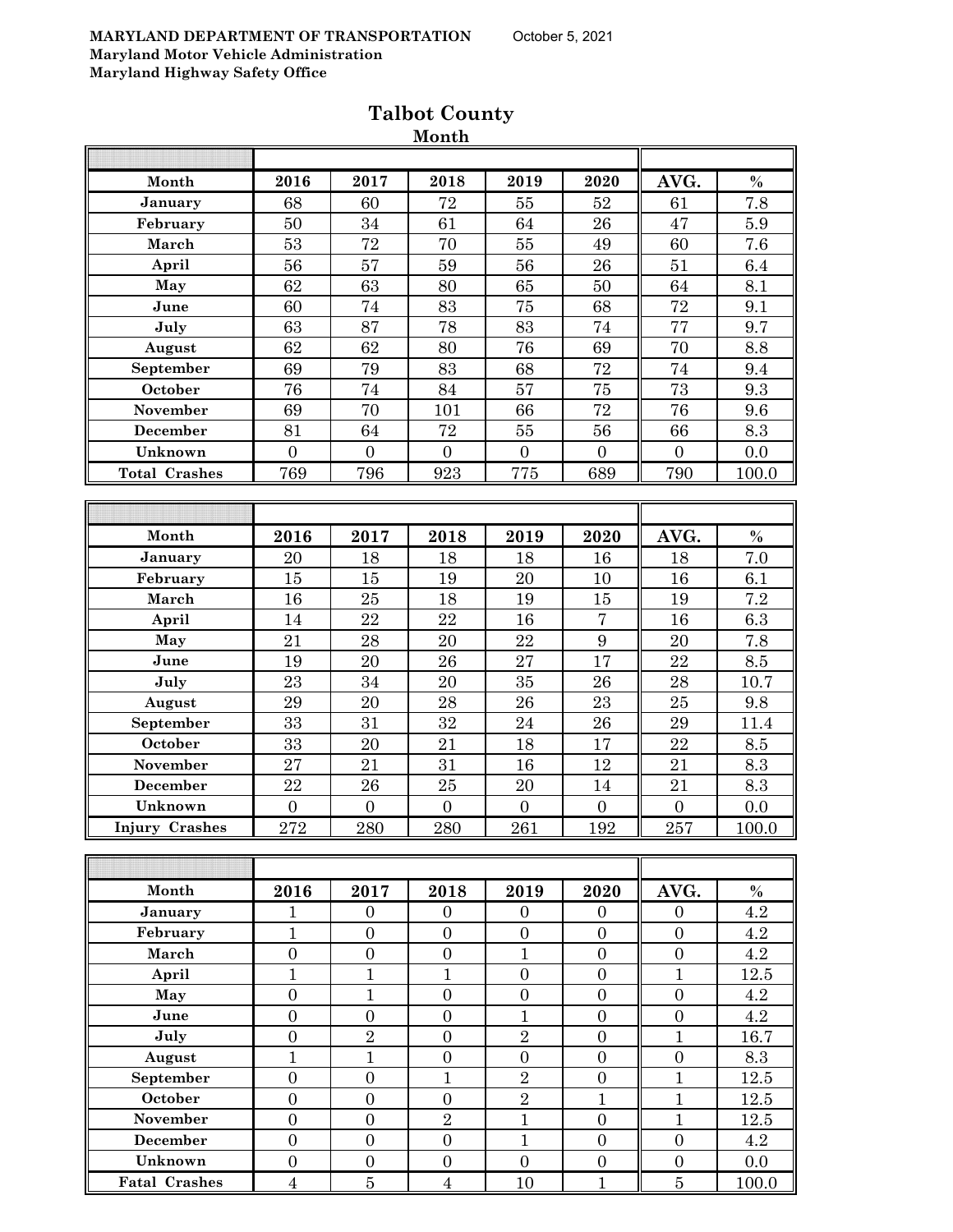October 5, 2021

|                       |                  |                  | Day of Week      |                  |                  |                  |               |
|-----------------------|------------------|------------------|------------------|------------------|------------------|------------------|---------------|
|                       |                  |                  |                  |                  |                  |                  |               |
| Day of Week           | 2016             | 2017             | 2018             | 2019             | 2020             | AVG.             | $\%$          |
| Monday                | 108              | 137              | 124              | 125              | 106              | 120              | 15.2          |
| Tuesday               | 101              | 113              | 118              | 100              | 87               | 104              | 13.1          |
| Wednesday             | 121              | 113              | 137              | 117              | 107              | 119              | 15.1          |
| Thursday              | 101              | 118              | 157              | 116              | 113              | 121              | 15.3          |
| Friday                | 154              | 129              | 157              | 126              | 109              | 135              | 17.1          |
| Saturday              | 99               | 96               | 133              | 95               | 88               | 102              | 12.9          |
| Sunday                | 85               | 90               | 97               | 96               | 79               | 89               | 11.3          |
| Unknown               | $\overline{0}$   | $\overline{0}$   | $\overline{0}$   | $\overline{0}$   | $\overline{0}$   | $\overline{0}$   | 0.0           |
| <b>Total Crashes</b>  | 769              | 796              | 923              | 775              | 689              | 790              | 100.0         |
|                       |                  |                  |                  |                  |                  |                  |               |
|                       |                  |                  |                  |                  |                  |                  |               |
| Day of Week           | 2016             | 2017             | 2018             | 2019             | 2020             | AVG.             | $\%$          |
| Monday                | 44               | 51               | 35               | 46               | 30               | 41               | 16.0          |
| Tuesday               | 40               | 41               | 33               | 35               | 20               | 34               | 13.2          |
| Wednesday             | 42               | 35               | 43               | 37               | 28               | $\rm 37$         | 14.4          |
| Thursday              | 35               | 44               | 55               | 42               | 32               | 42               | 16.2          |
| Friday                | 49               | 41               | 39               | 41               | 38               | 42               | 16.2          |
| Saturday              | 33               | 36               | 40               | 30               | 23               | 32               | 12.6          |
| Sunday                | 29               | 32               | 35               | 30               | 21               | 29               | 11.4          |
| Unknown               | $\overline{0}$   | $\overline{0}$   | $\overline{0}$   | $\overline{0}$   | $\overline{0}$   | $\overline{0}$   | 0.0           |
| <b>Injury Crashes</b> | 272              | 280              | 280              | 261              | 192              | 257              | 100.0         |
|                       |                  |                  |                  |                  |                  |                  |               |
|                       |                  |                  |                  |                  |                  |                  |               |
| Day of Week           | 2016             | 2017             | 2018             | 2019             | 2020             | AVG.             | $\frac{0}{0}$ |
| Monday                | 1                | 1                | 1                | $\overline{2}$   | $\boldsymbol{0}$ | 1                | 20.8          |
| Tuesday               | $\overline{0}$   | $\mathbf{1}$     | $\overline{0}$   | $\overline{1}$   | $\mathbf{1}$     | $\overline{1}$   | 12.5          |
| Wednesday             | $\boldsymbol{0}$ | $\overline{0}$   | $\mathbf{1}$     | 3                | $\boldsymbol{0}$ | $\mathbf{1}$     | 16.7          |
| Thursday              | $\mathbf{1}$     | $\overline{2}$   | $\boldsymbol{0}$ | $\boldsymbol{0}$ | $\boldsymbol{0}$ | $\mathbf 1$      | 12.5          |
| Friday                | $\overline{1}$   | $\overline{0}$   | $\overline{0}$   | $\mathbf{1}$     | $\overline{0}$   | $\boldsymbol{0}$ | 8.3           |
| Saturday              | $\mathbf{1}$     | $\boldsymbol{0}$ | $\overline{2}$   | $\overline{2}$   | $\overline{0}$   | $\mathbf{1}$     | 20.8          |
| Sunday                | $\boldsymbol{0}$ | $\mathbf{1}$     | $\boldsymbol{0}$ | $\mathbf{1}$     | $\overline{0}$   | $\boldsymbol{0}$ | 8.3           |
| Unknown               | $\boldsymbol{0}$ | $\overline{0}$   | $\boldsymbol{0}$ | $\overline{0}$   | $\boldsymbol{0}$ | $\boldsymbol{0}$ | 0.0           |
| <b>Fatal Crashes</b>  | $\overline{4}$   | $\bf 5$          | $\overline{4}$   | 10               | $\mathbf 1$      | $\bf 5$          | 100.0         |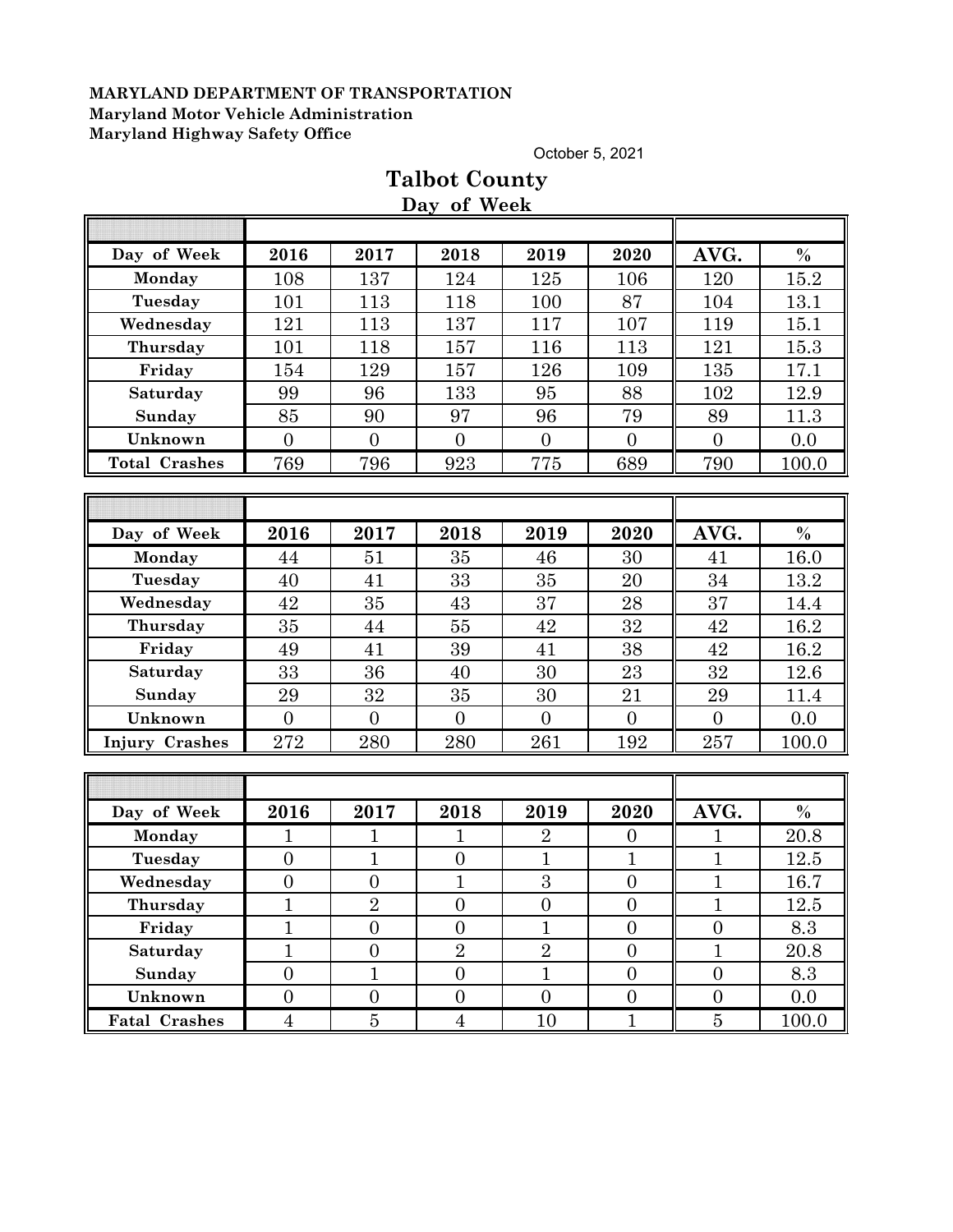|                      |                         |                  | Time of Day      |                   |                  |                         |         |
|----------------------|-------------------------|------------------|------------------|-------------------|------------------|-------------------------|---------|
| <b>Time of Day</b>   | 2016                    | 2017             | 2018             | 2019              | 2020             | AVG.                    | $\%$    |
| 12:00 Midnight       | 14                      | 16               | 21               | 24                | 14               | 18                      | 2.3     |
| 1:00                 | 16                      | 13               | 13               | 12                | 14               | 14                      | 1.7     |
| 2:00                 | 15                      | 10               | 21               | $\,$ 8 $\,$       | 10               | 13                      | 1.6     |
| 3:00                 | 14                      | 12               | 8                | $\scriptstyle{7}$ | 12               | 11                      | $1.3\,$ |
| 4:00                 | 12                      | 12               | 12               | 15                | 11               | 12                      | 1.6     |
| 5:00                 | 16                      | $\boldsymbol{9}$ | 8                | 16                | $\overline{7}$   | 11                      | 1.4     |
| 6:00                 | 30                      | 18               | 34               | 35                | 24               | 28                      | 3.6     |
| 7:00                 | 29                      | 52               | 51               | 55                | 41               | 46                      | $5.8\,$ |
| 8:00                 | 31                      | 36               | 44               | 29                | 26               | 33                      | $4.2\,$ |
| 9:00                 | 46                      | 42               | 38               | 30                | 23               | 36                      | 4.5     |
| 10:00                | 44                      | 47               | 49               | 41                | 30               | 42                      | 5.3     |
| 11:00                | 44                      | 47               | 70               | 24                | 45               | 46                      | 5.8     |
| 12:00 Noon           | 56                      | 60               | 53               | 72                | $45\,$           | 57                      | 7.2     |
| 1:00                 | 48                      | 51               | 77               | 50                | 43               | 54                      | 6.8     |
| 2:00                 | 44                      | 56               | 63               | 60                | 56               | 56                      | 7.1     |
| 3:00                 | 66                      | 60               | 64               | 50                | 51               | 58                      | 7.4     |
| 4:00                 | 60                      | 51               | 68               | 51                | 58               | 58                      | 7.3     |
| 5:00                 | 32                      | 52               | 58               | 53                | 42               | 47                      | 6.0     |
| 6:00                 | 41                      | 42               | 46               | 33                | 32               | 39                      | 4.9     |
| 7:00                 | 31                      | 27               | 29               | 21                | 22               | 26                      | 3.3     |
| 8:00                 | 24                      | 31               | 29               | 27                | 18               | 26                      | 3.3     |
| 9:00                 | 22                      | 20               | 28               | 17                | 28               | 23                      | 2.9     |
| 10:00                | 16                      | 19               | 19               | 26                | 19               | 20                      | $2.5\,$ |
| 11:00                | 18                      | 13               | 20               | 19                | 18               | 18                      | 2.2     |
| Unknown              | $\Omega$                | $\mathbf{0}$     | $\Omega$         | $\Omega$          | $\mathbf{0}$     | $\Omega$                | 0.0     |
| <b>Total Crashes</b> | 769                     | 796              | 923              | 775               | 689              | 790                     | 100.0   |
|                      |                         |                  |                  |                   |                  |                         |         |
|                      |                         |                  |                  |                   |                  |                         |         |
|                      |                         |                  |                  |                   |                  |                         |         |
| Time of Day          | 2016                    | 2017             | 2018             | 2019              | 2020             | AVG.                    | $\%$    |
| 12:00 Midnight       | $\overline{\mathbf{3}}$ | 3                | 3                | 8                 | $\boldsymbol{0}$ | $\overline{\mathbf{3}}$ | 1.3     |
| 1:00                 | $\,6$                   | $\,3$            | $\overline{4}$   | $\,1$             | $\,2$            | $\,3\,$                 | 1.2     |
| 2:00                 | $\,1$                   | $\mathbf{1}$     | $\bf 5$          | $\overline{2}$    | $\overline{2}$   | $\,2\,$                 | 0.9     |
| 3:00                 | $\mathbf{1}$            | $\boldsymbol{3}$ | $\overline{2}$   | $\overline{0}$    | $\mathbf 0$      | $\,1$                   | 0.5     |
| 4:00                 | $\,3\,$                 | $\overline{2}$   | $\overline{2}$   | $5\,$             | $\overline{2}$   | $\overline{3}$          | 1.1     |
| 5:00                 | $\overline{5}$          | $\,6$            | $\boldsymbol{0}$ | $\bf 5$           | $\mathbf{0}$     | $\,3\,$                 | 1.2     |
| 6:00                 | 8                       | $\bf 5$          | 9                | 11                | $\overline{7}$   | 8                       | 3.1     |
| 7:00                 | 11                      | 20               | 17               | 17                | 13               | 16                      | 6.1     |
| 8:00                 | 11                      | 13               | 12               | 11                | 8                | 11                      | 4.3     |
| 9:00                 | 15                      | 19               | 12               | 9                 | 9                | 13                      | 5.0     |
| 10:00                | 14                      | 16               | 12               | 16                | 8                | 13                      | 5.1     |
| 11:00                | 14                      | 20               | 22               | $\,6\,$           | 12               | 15                      | 5.8     |
| 12:00 Noon           | 26                      | 21               | 16               | 20                | 16               | 20                      | 7.7     |
| 1:00                 | 16                      | 20               | 29               | 23                | 17               | 21                      | 8.2     |
| 2:00                 | 20                      | 17               | 25               | 26                | $\boldsymbol{9}$ | 19                      | 7.5     |
| 3:00                 | 32                      | 19               | 20               | 17                | 15               | 21                      | 8.0     |
| 4:00                 | 20                      | 14               | 30               | 18                | 26               | $^{22}$                 | 8.4     |
| 5:00                 | 9                       | 23               | 20               | 20                | 10               | 16                      | 6.4     |
| 6:00                 | $^{22}$                 | 20               | $16\,$           | $\,9$             | $\,6$            | 15                      | 5.7     |
| 7:00                 | 9                       | 10               | $\,6$            | $\overline{7}$    | $\overline{7}$   | 8                       | 3.0     |
| 8:00                 | 8                       | 11               | 7                | 12                | $\overline{4}$   | 8                       | 3.3     |
| 9:00                 | 6                       | $\overline{7}$   | $\bf 5$          | $\overline{4}$    | 11               | 7                       | 2.6     |
| 10:00                | $\overline{4}$          | $\bf 5$          | $\overline{2}$   | $\overline{7}$    | $\overline{2}$   | $\overline{4}$          | 1.6     |
| 11:00                | 8                       | $\bar{2}$        | $\overline{4}$   | $\overline{7}$    | $\,$ 6 $\,$      | 5                       | 2.1     |
| Unknown              | $\overline{0}$          | $\overline{0}$   | $\overline{0}$   | $\overline{0}$    | $\overline{0}$   | $\overline{0}$          | 0.0     |

| <b>Time of Day</b>   | 2016           | 2017           | 2018           | 2019           | 2020           | AVG.           | $\%$  |
|----------------------|----------------|----------------|----------------|----------------|----------------|----------------|-------|
| 12:00 Midnight       | $\Omega$       | $\Omega$       | $\Omega$       | 1              | $\Omega$       | $\Omega$       | 4.2   |
| 1:00                 | $\theta$       | $\mathbf{0}$   | $\mathbf{0}$   | $\mathbf{0}$   | $\mathbf{0}$   | $\mathbf{0}$   | 0.0   |
| 2:00                 | $\Omega$       | $\mathbf{0}$   | $\Omega$       | $\Omega$       | $\mathbf{0}$   | $\Omega$       | 0.0   |
| 3:00                 | $\theta$       | $\mathbf{0}$   | $\mathbf{1}$   | $\overline{0}$ | $\mathbf{0}$   | $\overline{0}$ | 4.2   |
| 4:00                 | $\Omega$       | $\Omega$       | $\theta$       | $\Omega$       | $\Omega$       | $\Omega$       | 0.0   |
| 5:00                 | $\overline{0}$ | $\mathbf{0}$   | $\overline{0}$ | $\overline{0}$ | $\mathbf{0}$   | $\overline{0}$ | 0.0   |
| 6:00                 | $\Omega$       | $\Omega$       | $\Omega$       | $\Omega$       | $\Omega$       | $\Omega$       | 0.0   |
| 7:00                 | $\Omega$       | $\mathbf{0}$   | $\overline{0}$ | $\overline{2}$ | $\mathbf{0}$   | $\mathbf{0}$   | 8.3   |
| 8:00                 | $\theta$       | $\mathbf{0}$   | $\mathbf{0}$   | $\overline{0}$ | 1              | $\mathbf{0}$   | 4.2   |
| 9:00                 | $\theta$       | $\overline{0}$ | $\overline{0}$ | $\mathbf{1}$   | $\overline{0}$ | $\overline{0}$ | 4.2   |
| 10:00                | 1              | $\Omega$       | $\Omega$       | 1              | $\Omega$       | $\Omega$       | 8.3   |
| 11:00                | $\Omega$       | $\Omega$       | $\theta$       | $\Omega$       | $\Omega$       | $\overline{0}$ | 0.0   |
| $12:00$ Noon         | $\mathbf{1}$   | $\Omega$       | $\mathbf{1}$   | $\mathbf{1}$   | $\Omega$       | $\mathbf{1}$   | 12.5  |
| 1:00                 | $\overline{0}$ | $\mathbf{0}$   | $\mathbf{1}$   | $\Omega$       | $\Omega$       | $\overline{0}$ | 4.2   |
| 2:00                 | $\Omega$       | $\Omega$       | $\Omega$       | $\Omega$       | $\Omega$       | $\Omega$       | 0.0   |
| 3:00                 | $\overline{0}$ | 1              | $\overline{0}$ | $\overline{0}$ | $\mathbf{0}$   | $\overline{0}$ | 4.2   |
| 4:00                 | $\Omega$       | $\mathbf{1}$   | $\mathbf{1}$   | $\mathbf{1}$   | $\Omega$       | $\mathbf{1}$   | 12.5  |
| 5:00                 | $\Omega$       | $\mathbf{1}$   | $\overline{0}$ | $\overline{0}$ | $\mathbf{0}$   | $\overline{0}$ | 4.2   |
| 6:00                 | $\mathbf{0}$   | $\mathbf{1}$   | $\overline{0}$ | $\mathbf{1}$   | $\mathbf{0}$   | $\mathbf{0}$   | 8.3   |
| 7:00                 | $\Omega$       | $\mathbf{0}$   | $\Omega$       | $\overline{0}$ | $\mathbf{0}$   | $\mathbf{0}$   | 0.0   |
| 8:00                 | $\theta$       | $\mathbf{0}$   | $\mathbf{0}$   | $\overline{0}$ | $\mathbf{0}$   | $\overline{0}$ | 0.0   |
| 9:00                 | $\overline{2}$ | $\mathbf{0}$   | $\theta$       | $\Omega$       | $\Omega$       | $\Omega$       | 8.3   |
| 10:00                | $\overline{0}$ | $\mathbf{1}$   | $\mathbf{0}$   | $\mathbf{1}$   | $\mathbf{0}$   | $\mathbf{0}$   | 8.3   |
| 11:00                | $\Omega$       | $\Omega$       | $\theta$       | $\mathbf{1}$   | $\Omega$       | $\Omega$       | 4.2   |
| Unknown              | $\mathbf{0}$   | $\mathbf{0}$   | $\mathbf{0}$   | $\mathbf{0}$   | $\mathbf{0}$   | $\mathbf{0}$   | 0.0   |
| <b>Fatal Crashes</b> | $\overline{4}$ | 5              | $\overline{4}$ | 10             | $\mathbf{1}$   | 5              | 100.0 |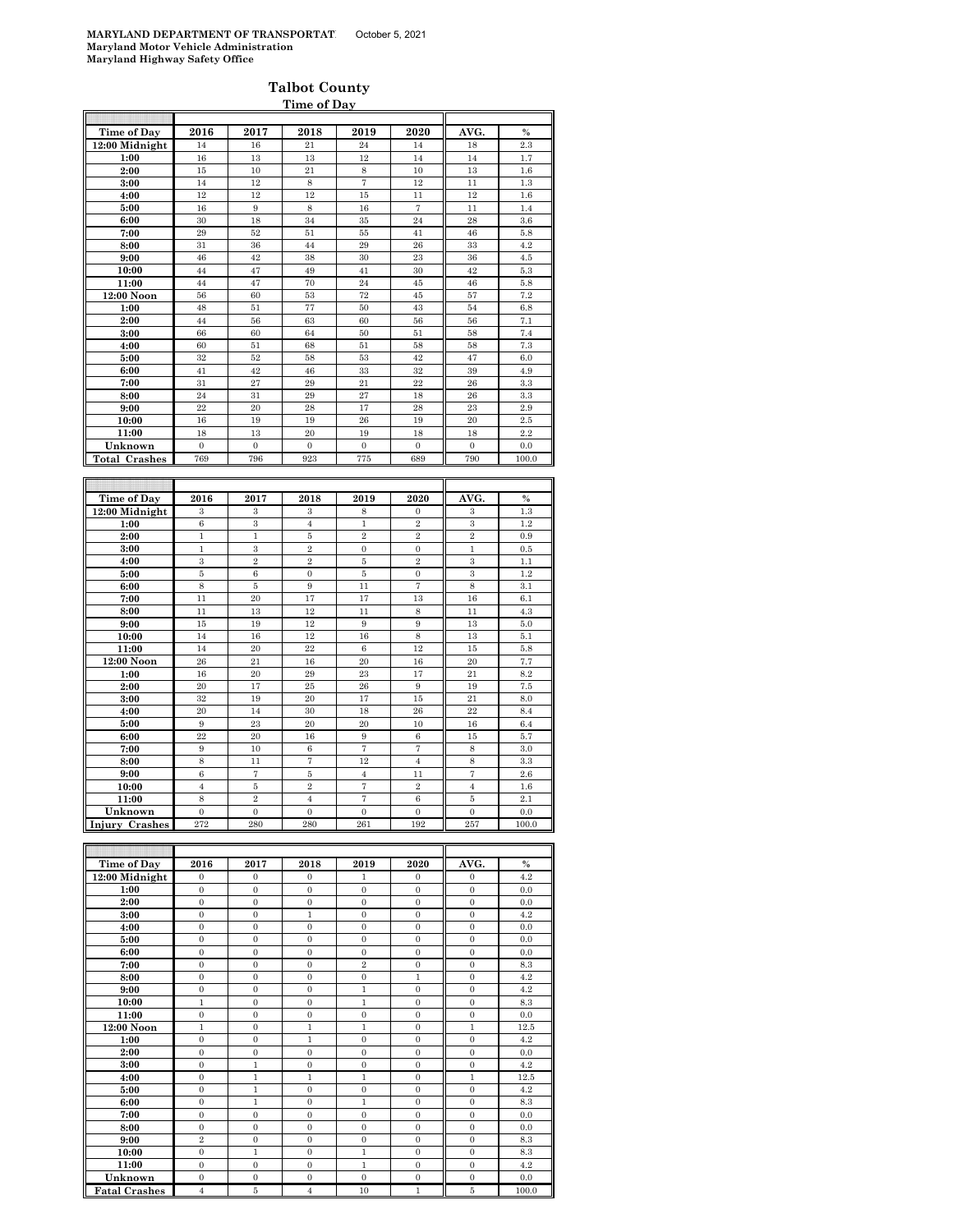|                      |                  |                | Driver Age       |                   |              |                   |         |
|----------------------|------------------|----------------|------------------|-------------------|--------------|-------------------|---------|
| Driver Age           | 2016             | 2017           | 2018             | 2019              | 2020         | AVG.              | $\%$    |
| 15 and Under         | $\overline{2}$   | 3              | $\overline{2}$   | $\mathbf{1}$      | 5            | 3                 | 0.2     |
| 16                   | 10               | 9              | 20               | 9                 | $\,3$        | 10                | 0.8     |
| 17                   | 30               | 38             | 38               | 23                | 23           | 30                | 2.3     |
| 18                   | 29               | 44             | 41               | 35                | 28           | 35                | 2.7     |
| 19                   | 36               | 21             | 27               | 30                | 32           | 29                | 2.2     |
| 20                   | 36               | 25             | 34               | 21                | 25           | 28                | 2.1     |
| $21 - 24$            | 116              | 95             | 132              | 96                | 94           | 107               | 8.0     |
| $25 - 29$            | 129              | 115            | 151              | 123               | 115          | 127               | 9.5     |
| $30 - 34$            | 106              | 110            | 132              | 114               | 93           | 111               | 8.4     |
| $35 - 39$            | 78               | 94             | 90               | 97                | 88           | 89                | 6.7     |
| 44<br>$40 -$         | 81               | 93             | 96               | 83                | 64           | 83                | 6.3     |
| $45 - 49$            | 90               | 111            | 107              | 75                | 71           | 91                | 6.8     |
| $50 - 54$            | 91               | 93             | 103              | 108               | 78           | 95                | 7.1     |
| $55 - 59$            | 89               | 93             | 110              | 91                | 92           | 95                | 7.2     |
| $60 -$<br>64         | 80               | 82             | 103              | 82                | 65           | 82                | 6.2     |
| 69<br>65 -           | 56               | 61             | 73               | 58                | 47           | 59                | 4.4     |
| $70 - 79$            | 77               | 93             | 88               | 73                | 64           | 79                | 6.0     |
| $80 +$               | 40               | 45             | 47               | 51                | 36           | 44                | 3.3     |
| Unknown              | 150              | 126            | 133              | 125               | 116          | 130               | 9.8     |
| <b>Total Drivers</b> | 1,326            | 1,351          | 1,527            | 1,295             | 1,139        | 1,328             | 100.0   |
|                      |                  |                |                  |                   |              |                   |         |
| Driver Age           | 2016             | 2017           | 2018             | 2019              | 2020         | AVG.              | $\%$    |
| 15 and Under         | $\boldsymbol{0}$ | 3              | $\boldsymbol{0}$ | 1                 | 1            | 1                 | 0.4     |
| 16                   | $\mathbf{1}$     | $\overline{2}$ | $\overline{6}$   | $\overline{2}$    | $\,1$        | $\overline{2}$    | 0.9     |
| 17                   | $\overline{5}$   | 11             | 6                | $\scriptstyle{7}$ | 6            | $\scriptstyle{7}$ | 2.7     |
| 18                   | 3                | 12             | 12               | 6                 | 3            | 7                 | 2.7     |
| 19                   | $\overline{8}$   | 6              | $\overline{4}$   | $\,3$             | $\,1\,$      | $\overline{4}$    | 1.7     |
| 20                   | $\boldsymbol{3}$ | 6              | $\,3$            | 6                 | $\bf 5$      | 5                 | 1.8     |
| $21 - 24$            | 27               | 15             | 25               | 18                | 13           | 20                | 7.5     |
| $25 - 29$            | 29               | 23             | 27               | 31                | 19           | 26                | 9.8     |
| $30 - 34$            | 28               | 23             | 29               | 20                | 17           | 23                | 8.9     |
| 39<br>$35$ -         | 20               | 23             | 18               | 17                | 18           | 19                | 7.3     |
| $40 - 44$            | 13               | 23             | 28               | 20                | 8            | 18                | 7.0     |
| $45 - 49$            | 20               | 27             | 20               | 15                | 13           | 19                | $7.3\,$ |
| 54<br>50<br>$\sim$   | 25               | 27             | 22               | 28                | 22           | 25                | 9.5     |
| $55 - 59$            | 23               | 20             | $17\,$           | 16                | $\bf 23$     | $20\,$            | $7.6\,$ |
| 64<br>$60 -$         | 18               | 15             | 31               | 18                | 10           | 18                | 7.0     |
| 65 -<br>69           | 15               | 18             | 13               | 18                | 7            | 14                | 5.4     |
| $70 - 79$            | 27               | $20\,$         | $25\,$           | 13                | 10           | 19                | $7.3\,$ |
| $80 +$               | 12               | 13             |                  |                   | 6            | 13                | 4.8     |
|                      |                  |                | 13               | 19                |              |                   |         |
| Unknown              | $\overline{3}$   | $\,1\,$        | $\boldsymbol{0}$ | $\,1\,$           | $\mathbf{1}$ | $\,1\,$           | 0.5     |

| Driver Age               | 2016           | 2017           | 2018           | 2019           | 2020           | AVG.           | $\%$  |
|--------------------------|----------------|----------------|----------------|----------------|----------------|----------------|-------|
| 15 and Under             | $\mathbf{0}$   | $\overline{0}$ | $\theta$       | $\Omega$       | $\theta$       | $\overline{0}$ | 0.0   |
| 16                       | $\mathbf{0}$   | $\overline{0}$ | $\Omega$       | $\Omega$       | $\mathbf{0}$   | $\Omega$       | 0.0   |
| 17                       | $\mathbf{0}$   | $\mathbf{1}$   | $\Omega$       | $\Omega$       | $\overline{0}$ | $\overline{0}$ | 6.3   |
| 18                       | $\Omega$       | $\overline{0}$ | $\Omega$       | 1              | $\overline{0}$ | $\Omega$       | 6.3   |
| 19                       | $\mathbf{0}$   | $\overline{0}$ | $\Omega$       | $\Omega$       | 1              | $\Omega$       | 6.3   |
| 20                       | $\mathbf{0}$   | $\overline{0}$ | $\mathbf{0}$   | $\Omega$       | $\mathbf{0}$   | $\overline{0}$ | 0.0   |
| $21 - 24$                | $\Omega$       | $\overline{0}$ | $\Omega$       | $\mathbf{1}$   | $\overline{0}$ | $\overline{0}$ | 6.3   |
| $25 - 29$                | $\overline{0}$ | $\overline{0}$ | $\Omega$       | $\Omega$       | $\overline{0}$ | $\overline{0}$ | 0.0   |
| $30 - 34$                | $\overline{0}$ | $\overline{0}$ | $\Omega$       | $\Omega$       | $\overline{0}$ | $\theta$       | 0.0   |
| $35 - 39$                | $\Omega$       | 1              | $\Omega$       | $\mathbf{1}$   | $\overline{0}$ | $\overline{0}$ | 12.5  |
| $40 - 44$                | 1              | $\overline{0}$ | $\Omega$       | $\Omega$       | $\mathbf{0}$   | $\Omega$       | 6.3   |
| $45 - 49$                | $\overline{0}$ | $\overline{0}$ | $\overline{0}$ | $\mathbf{1}$   | $\overline{0}$ | $\overline{0}$ | 6.3   |
| $50 - 54$                | $\mathbf{0}$   | $\overline{0}$ | $\mathbf{0}$   | 1              | $\mathbf{0}$   | $\overline{0}$ | 6.3   |
| $55 - 59$                | $\Omega$       | $\mathbf{1}$   | $\Omega$       | 1              | $\overline{0}$ | $\overline{0}$ | 12.5  |
| $60 - 64$                | $\mathbf{1}$   | $\overline{0}$ | $\Omega$       | $\Omega$       | $\Omega$       | $\theta$       | 6.3   |
| $65 - 69$                | $\overline{0}$ | $\overline{0}$ | $\Omega$       | $\Omega$       | $\overline{0}$ | $\theta$       | 0.0   |
| $70 - 79$                | $\overline{0}$ | $\overline{0}$ | $\Omega$       | 1              | $\overline{0}$ | $\overline{0}$ | 6.3   |
| $80 +$                   | $\Omega$       | $\overline{2}$ | $\mathbf{1}$   | $\Omega$       | $\overline{0}$ | $\mathbf{1}$   | 18.8  |
| Unknown                  | $\mathbf{0}$   | $\overline{0}$ | $\overline{0}$ | $\overline{0}$ | $\theta$       | $\overline{0}$ | 0.0   |
| <b>Driver Fatalities</b> | $\overline{2}$ | $\bf 5$        | 1              | 7              | 1              | 3              | 100.0 |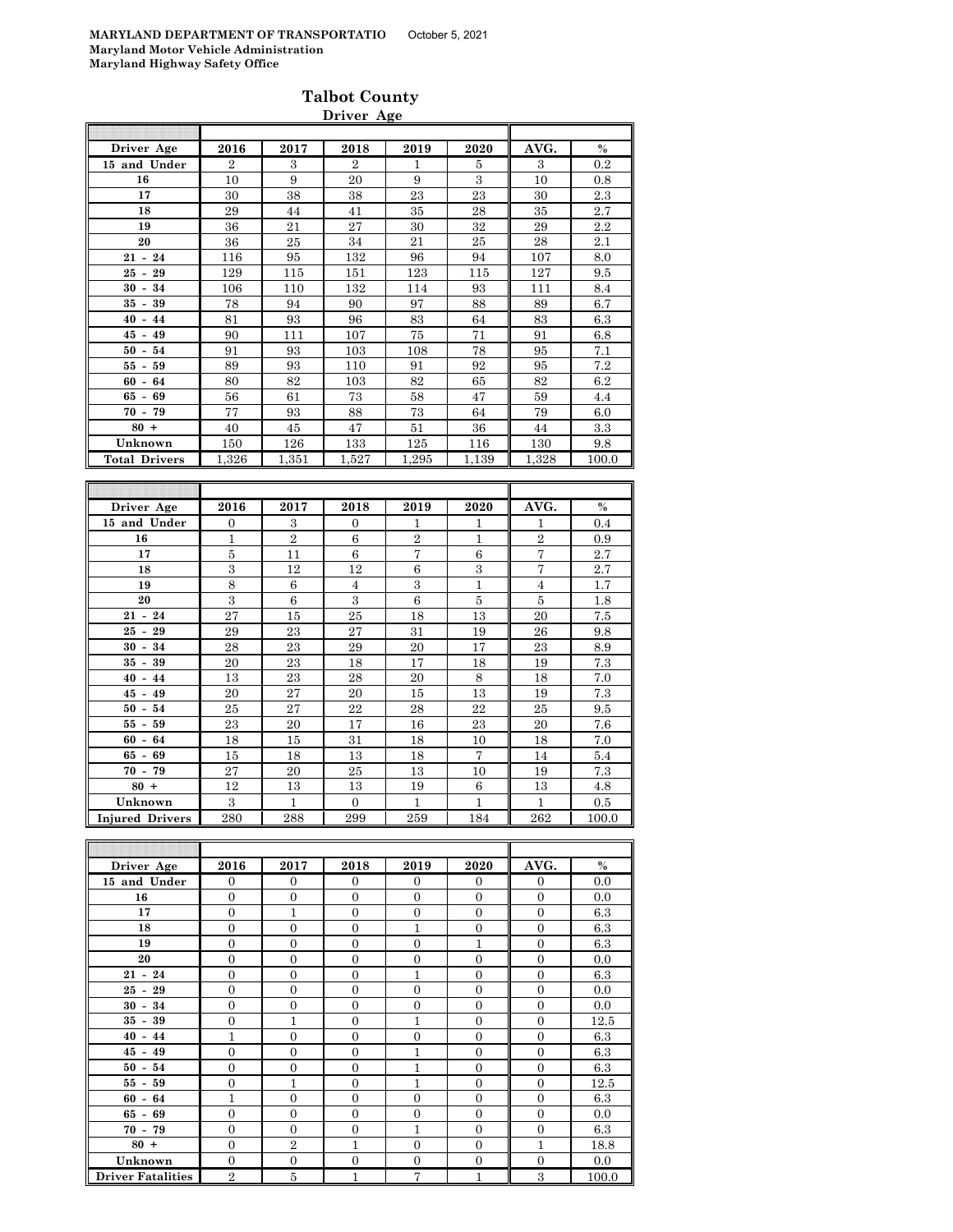Ī

| Driver Gender          | 2016           | 2017  | 2018  | 2019  | 2020  | AVG.           | $\%$          |
|------------------------|----------------|-------|-------|-------|-------|----------------|---------------|
| Male                   | 668            | 686   | 773   | 667   | 627   | 684            | 51.5          |
| Female                 | 504            | 523   | 611   | 500   | 392   | 506            | 38.1          |
| Unknown                | 154            | 142   | 143   | 128   | 120   | 137            | 10.3          |
| <b>Total Drivers</b>   | 1,326          | 1,351 | 1,527 | 1,295 | 1,139 | 1,328          | 100.0         |
|                        |                |       |       |       |       |                |               |
|                        |                |       |       |       |       |                |               |
| Driver Gender          | 2016           | 2017  | 2018  | 2019  | 2020  | AVG.           | $\frac{0}{0}$ |
| Male                   | 134            | 132   | 136   | 118   | 84    | 121            | 46.1          |
| Female                 | 141            | 152   | 162   | 140   | 99    | 139            | 53.0          |
| Unknown                | $\overline{5}$ | 4     |       |       | 1     | $\overline{2}$ | 0.9           |
|                        |                |       |       |       |       |                |               |
| <b>Driver Injuries</b> | 280            | 288   | 299   | 259   | 184   | 262            | 100.0         |
|                        |                |       |       |       |       |                |               |

### **Talbot County Driver Gender**

╗

T

| Driver Gender            | 2016 | 2017 | 2018 | 2019 | 2020 | AVG. | $\%$  |
|--------------------------|------|------|------|------|------|------|-------|
| Male                     |      |      |      |      |      |      | 75.0  |
| Female                   |      |      |      |      |      |      | 25.0  |
| Unknown                  |      |      |      |      |      |      | 0.0   |
| <b>Driver Fatalities</b> |      |      |      |      |      |      | 100.0 |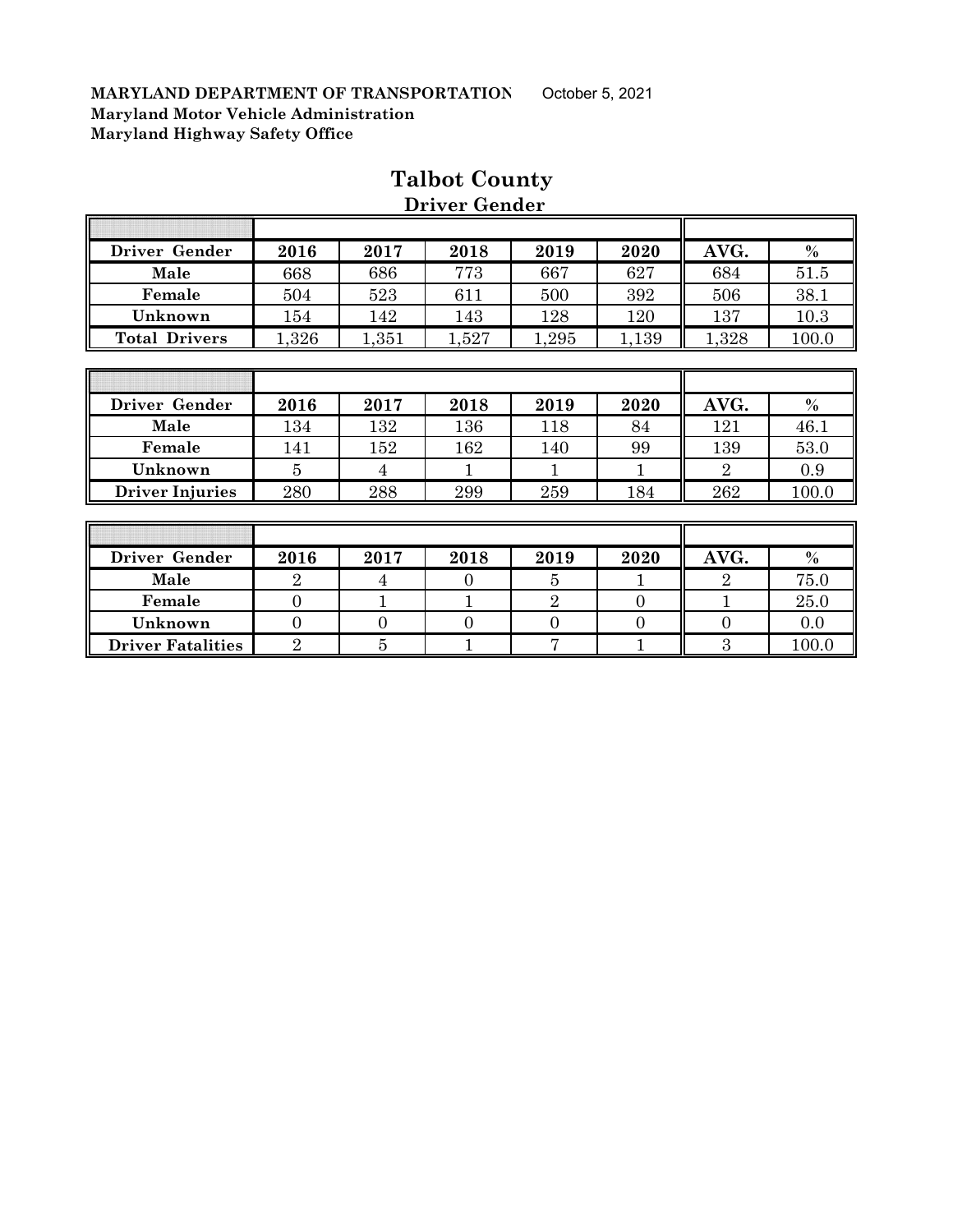$\overline{\phantom{a}}$ 

#### **Talbot County Driver Safety Equipment Use**

| <b>Safety Equipment</b>  | 2016                        | 2017             | 2018             | 2019             | 2020             | AVG.             | $\%$    |
|--------------------------|-----------------------------|------------------|------------------|------------------|------------------|------------------|---------|
| <b>Not Applicable</b>    | 53                          | 47               | 48               | 30               | 28               | 41               | 3.1     |
| None                     | 43                          | 21               | 38               | 27               | 27               | 31               | 2.4     |
|                          |                             |                  |                  |                  |                  |                  |         |
| Lap belt only            | $\overline{2}$              | 7                | $\overline{4}$   | $\overline{4}$   | $\,3$            | $\overline{4}$   | 0.3     |
| Shoulder belt only       | 8                           | 14               | 12               | 9                | 3                | 9                | 0.7     |
| Shoulder/Lap belt(s)     | 1,034                       | 1.064            | 1,220            | 1.059            | 925              | 1,060            | 79.9    |
| Child/Youth restraint    | $\mathbf{0}$                | $\mathbf{0}$     | 0                | $\mathbf{0}$     | $\mathbf{0}$     | $\mathbf{0}$     | 0.0     |
| Child restraint forward  | $\mathbf{1}$                | $\theta$         | $\overline{0}$   | $\overline{0}$   | $\overline{0}$   | $\overline{0}$   | 0.0     |
|                          |                             |                  |                  |                  |                  |                  |         |
| Child restraint rear     | $\boldsymbol{0}$            | $\boldsymbol{0}$ | 0                | 0                | $\mathbf{0}$     | 0                | 0.0     |
| <b>Booster seat</b>      | $\overline{0}$              | $\overline{0}$   | $\overline{0}$   | $\overline{0}$   | $\overline{0}$   | $\overline{0}$   | 0.0     |
| Child restraint unknow:  | $\mathbf{0}$                | 0                | 0                | 0                | $\mathbf{0}$     | $\overline{0}$   | 0.0     |
| Mc/Bike helmet           | 6                           | 6                | 7                | $\overline{2}$   | $\mathbf{1}$     | $\overline{4}$   | 0.3     |
| Mc/bike shield only      | $\overline{0}$              | 0                | 1                | 0                | $\boldsymbol{0}$ | $\boldsymbol{0}$ | 0.0     |
| Mc/bike helmet & shield  |                             | 6                |                  | 3                | $\overline{2}$   | $\overline{2}$   |         |
|                          | $\boldsymbol{0}$            |                  | 1                |                  |                  |                  | 0.2     |
| Protective pads          | $\mathbf{0}$                | $\mathbf{0}$     | $\mathbf{0}$     | $\mathbf{0}$     | $\overline{0}$   | $\overline{0}$   | 0.0     |
| Reflective clothing      | $\boldsymbol{0}$            | $\boldsymbol{0}$ | 0                | 0                | $\overline{0}$   | $\boldsymbol{0}$ | 0.0     |
| Lighting                 | $\mathbf{0}$                | $\mathbf{0}$     | $\overline{0}$   | $\mathbf{0}$     | $\mathbf{0}$     | $\overline{0}$   | 0.0     |
| Air bag only             | $\mathbf{0}$                | $\overline{0}$   | $\overline{0}$   | 0                | $\boldsymbol{0}$ | $\boldsymbol{0}$ | 0.0     |
| Air bag and belts        | $\mathbf{0}$                | $\overline{0}$   | $\mathbf{0}$     | $\overline{0}$   | $\overline{0}$   | $\overline{0}$   | 0.0     |
|                          |                             |                  |                  |                  |                  |                  |         |
| Other                    | $\overline{2}$              | $\overline{2}$   | $\mathbf{0}$     | $\overline{0}$   | 1                | $\mathbf{1}$     | 0.1     |
| Unknown                  | 177                         | 184              | 196              | 161              | 149              | 173              | 13.1    |
| <b>Total Drivers</b>     | 1.326                       | 1.351            | 1.527            | 1.295            | 1.139            | 1.328            | 100.0   |
|                          |                             |                  |                  |                  |                  |                  |         |
|                          |                             |                  |                  |                  |                  |                  |         |
|                          |                             |                  |                  |                  |                  |                  |         |
| Safety Equipment         | 2016                        | 2017             | 2018             | 2019             | 2020             | AVG.             | $\%$    |
| Not Applicable           | 3                           | 8                | 2                | $\overline{2}$   | 2                | 3                | $1.3\,$ |
| None                     | 15                          | 11               | 14               | 14               | 11               | 13               | 5.0     |
| Lap belt only            | 1                           | 3                | 1                | $\overline{0}$   | $\mathbf{0}$     | 1                | 0.4     |
|                          |                             |                  |                  |                  | $\overline{2}$   | $\overline{2}$   |         |
| Shoulder belt only       | 3                           | 3                | 1                | 1                |                  |                  | 0.8     |
| Shoulder/Lap belt(s)     | 244                         | 240              | 266              | 227              | 160              | 227              | 86.8    |
| Child/Youth restraint    | $\mathbf{0}$                | $\mathbf{0}$     | $\mathbf{0}$     | 0                | $\mathbf{0}$     | $\overline{0}$   | 0.0     |
| Child restraint forward  | $\mathbf{0}$                | $\mathbf{0}$     | $\mathbf{0}$     | $\mathbf{0}$     | $\overline{0}$   | $\boldsymbol{0}$ | 0.0     |
| Child restraint rear     | $\mathbf{0}$                | $\overline{0}$   | $\overline{0}$   | $\overline{0}$   | $\overline{0}$   | $\overline{0}$   | 0.0     |
|                          |                             |                  |                  |                  |                  |                  |         |
| <b>Booster</b> seat      | $\mathbf{0}$                | 0                | $\boldsymbol{0}$ | 0                | 0                | $\boldsymbol{0}$ | 0.0     |
| Child restraint unknow   | 0                           | $\overline{0}$   | $\mathbf{0}$     | 0                | $\boldsymbol{0}$ | $\boldsymbol{0}$ | 0.0     |
| Mc/Bike helmet           | 6                           | $\overline{4}$   | 5                | $\mathbf{1}$     | 1                | 3                | 1.3     |
| Mc/bike shield only      | $\boldsymbol{0}$            | $\boldsymbol{0}$ | $\mathbf{1}$     | 0                | $\boldsymbol{0}$ | $\boldsymbol{0}$ | 0.1     |
| Mc/bike helmet & shield  | $\mathbf{0}$                | 6                | $\mathbf{0}$     | $\overline{2}$   | $\overline{2}$   | $\overline{2}$   | 0.8     |
|                          |                             |                  |                  |                  |                  |                  |         |
| Protective pads          | $\boldsymbol{0}$            | 0                | $\boldsymbol{0}$ | 0                | $\boldsymbol{0}$ | $\boldsymbol{0}$ | 0.0     |
| Reflective clothing      | $\mathbf{0}$                | $\overline{0}$   | $\overline{0}$   | $\overline{0}$   | $\overline{0}$   | $\overline{0}$   | 0.0     |
| Lighting                 | $\mathbf{0}$                | $\mathbf{0}$     | $\overline{0}$   | $\overline{0}$   | $\overline{0}$   | $\overline{0}$   | 0.0     |
| Air bag only             | $\overline{0}$              | $\overline{0}$   | $\overline{0}$   | $\overline{0}$   | $\overline{0}$   | $\overline{0}$   | 0.0     |
| Air bag and belts        | $\boldsymbol{0}$            | $\boldsymbol{0}$ | $\overline{0}$   | $\boldsymbol{0}$ | $\overline{0}$   | $\boldsymbol{0}$ | 0.0     |
|                          |                             |                  |                  |                  |                  |                  |         |
| Other                    | 0                           | 0                | 0                | 0                | 0                | 0                | 0.0     |
| Unknown                  | 8                           | 13               | 9                | 12               | 6                | 10               | 3.7     |
| <b>Driver Injuries</b>   | 280                         | 288              | 299              | 259              | 184              | 262              | 100.0   |
|                          |                             |                  |                  |                  |                  |                  |         |
|                          |                             |                  |                  |                  |                  |                  |         |
|                          |                             |                  |                  |                  |                  |                  |         |
| <b>Safety Equipment</b>  | 2016                        | 2017             | 2018             | 2019             | 2020             | AVG.             | %       |
| Not Applicable           | 0                           | L                | 0                | 0                | 0                | $\mathbf{0}$     | 6.3     |
| None                     | $\boldsymbol{0}$            | $\boldsymbol{0}$ | 0                | 3                | $\mathbf{0}$     | 1                | 18.8    |
| Lap belt only            | $\overline{0}$              | $\overline{0}$   | $\overline{0}$   | $\overline{0}$   | $\overline{0}$   | $\boldsymbol{0}$ | 0.0     |
| Shoulder belt only       | $\boldsymbol{0}$            | 0                | $\boldsymbol{0}$ | $\boldsymbol{0}$ | $\boldsymbol{0}$ | $\boldsymbol{0}$ | 0.0     |
|                          |                             |                  |                  |                  |                  |                  |         |
| Shoulder/Lap belt(s)     | $\overline{2}$              | $\boldsymbol{3}$ | $\mathbf{1}$     | $\overline{4}$   | $\mathbf{1}$     | $\overline{2}$   | 68.8    |
| Child/Youth restraint    | 0                           | 0                | $\boldsymbol{0}$ | $\boldsymbol{0}$ | $\boldsymbol{0}$ | $\boldsymbol{0}$ | 0.0     |
| Child restraint forward  | $\boldsymbol{0}$            | 0                | $\boldsymbol{0}$ | 0                | $\boldsymbol{0}$ | $\boldsymbol{0}$ | 0.0     |
| Child restraint rear     | $\boldsymbol{0}$            | $\boldsymbol{0}$ | $\boldsymbol{0}$ | $\boldsymbol{0}$ | $\boldsymbol{0}$ | $\boldsymbol{0}$ | 0.0     |
| Booster seat             | $\boldsymbol{0}$            | $\boldsymbol{0}$ | $\boldsymbol{0}$ | $\boldsymbol{0}$ | $\boldsymbol{0}$ | $\boldsymbol{0}$ | 0.0     |
|                          |                             |                  |                  |                  |                  |                  |         |
| Child restraint unk.     | $\mathbf{0}$                | $\boldsymbol{0}$ | $\boldsymbol{0}$ | $\boldsymbol{0}$ | $\mathbf{0}$     | $\boldsymbol{0}$ | 0.0     |
| Mc/Bike helmet           | $\boldsymbol{0}$            | 0                | $\boldsymbol{0}$ | $\boldsymbol{0}$ | $\boldsymbol{0}$ | $\boldsymbol{0}$ | 0.0     |
| Mc/bike shield only      | $\mathbf{0}$                | $\overline{0}$   | $\mathbf{0}$     | $\mathbf{0}$     | $\mathbf{0}$     | $\overline{0}$   | 0.0     |
| Mc/bike helmet & shield  | $\mathbf{0}$                | $\mathbf{0}$     | $\mathbf{0}$     | $\overline{0}$   | $\overline{0}$   | $\overline{0}$   | 0.0     |
| Protective pads          | $\boldsymbol{0}$            | $\overline{0}$   | $\boldsymbol{0}$ | $\boldsymbol{0}$ | $\overline{0}$   | $\overline{0}$   | 0.0     |
|                          |                             |                  |                  |                  |                  |                  |         |
| Reflective clothing      | $\boldsymbol{0}$            | $\boldsymbol{0}$ | $\boldsymbol{0}$ | $\boldsymbol{0}$ | $\boldsymbol{0}$ | $\boldsymbol{0}$ | 0.0     |
| Lighting                 | $\boldsymbol{0}$            | 0                | 0                | 0                | $\mathbf{0}$     | 0                | 0.0     |
| Air bag only             | $\overline{0}$              | $\overline{0}$   | $\overline{0}$   | $\overline{0}$   | $\overline{0}$   | $\overline{0}$   | 0.0     |
| Air bag and belts        | $\boldsymbol{0}$            | $\boldsymbol{0}$ | $\boldsymbol{0}$ | 0                | $\mathbf{0}$     | 0                | 0.0     |
| Other                    | $\mathbf{0}$                | $\overline{0}$   | $\boldsymbol{0}$ | $\boldsymbol{0}$ | $\boldsymbol{0}$ | $\boldsymbol{0}$ | 0.0     |
|                          |                             |                  |                  |                  |                  |                  |         |
| Unknown                  | $\boldsymbol{0}$            | 1                | $\boldsymbol{0}$ | $\boldsymbol{0}$ | $\boldsymbol{0}$ | 0                | $6.3\,$ |
| <b>Driver Fatalities</b> | $\mathcal{D}_{\mathcal{L}}$ | 5                | 1                | 7                | 1                | 3                | 100.0   |

**Note: None & Air Bag are counted as no safety equipment in use.**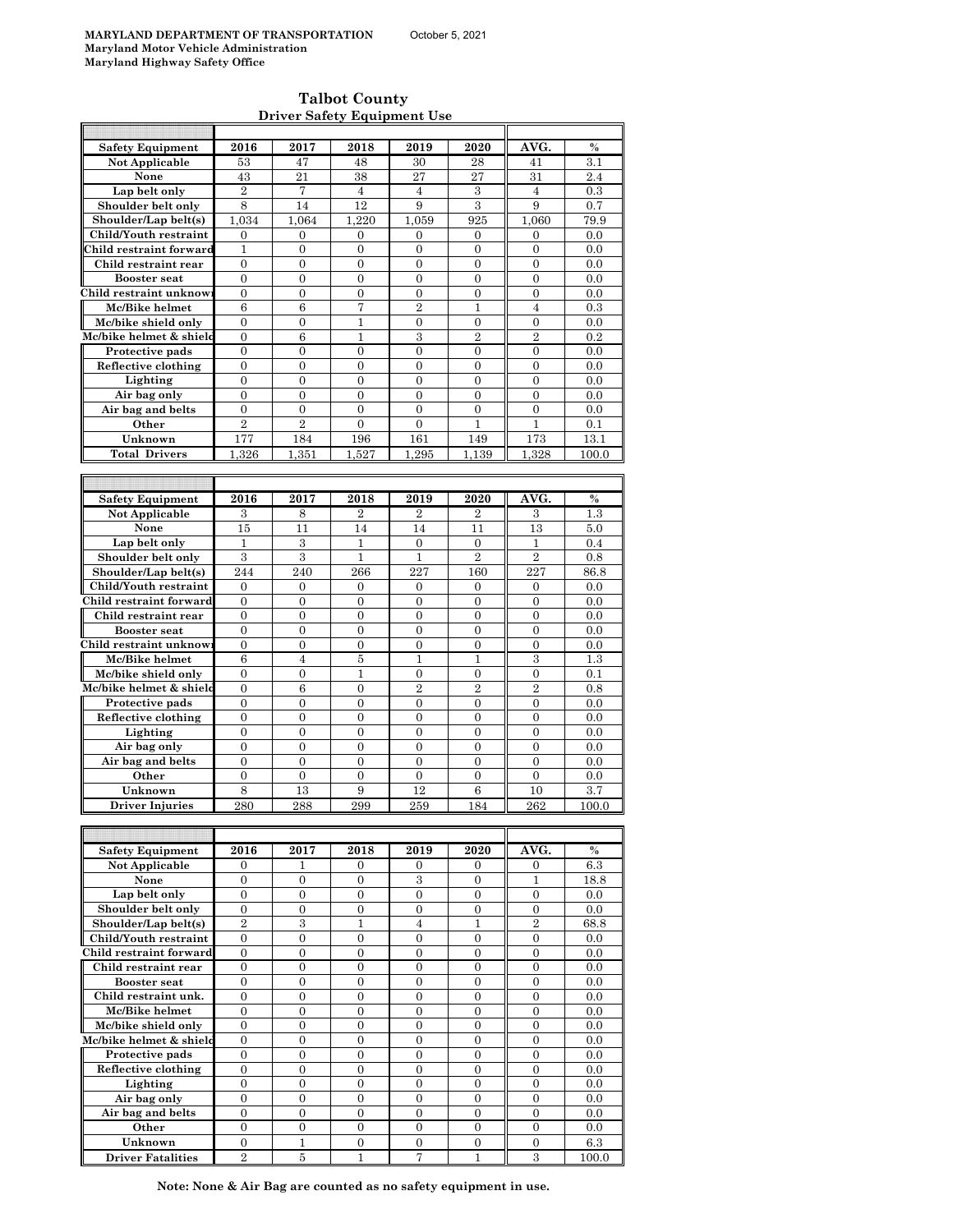#### **Talbot County Passenger Age**

| Passenger Age             | 2016           | 2017           | 2018           | 2019             | 2020           | AVG.             | $\%$    |
|---------------------------|----------------|----------------|----------------|------------------|----------------|------------------|---------|
| Under 5                   | 44             | 51             | 51             | 40               | 20             | 41               | 8.7     |
| $5-9$                     | 44             | 40             | 50             | 68               | 44             | 49               | 10.4    |
| $10 - 11$                 | 14             | 13             | 37             | 28               | 25             | 23               | 5.0     |
| $12 - 13$                 | 19             | 29             | 60             | 15               | 38             | 32               | 6.8     |
| $14 - 15$                 | 24             | 29             | 60             | 20               | 21             | 31               | 6.5     |
| $16 - 17$                 | 19             | 34             | 70             | 33               | 23             | 36               | 7.6     |
| $18 - 19$                 | 30             | 20             | 47             | 17               | 22             | 27               | 5.8     |
| $20 - 24$                 | 58             | 36             | 45             | 36               | 35             | 42               | 8.9     |
| $25 - 29$                 | 29             | 33             | 34             | 26               | 27             | 30               | 6.3     |
| $30 - 34$                 | 21             | 29             | 30             | 20               | 22             | 24               | $5.2\,$ |
| $35 - 39$                 | 11             | 17             | 15             | 19               | 18             | 16               | 3.4     |
| $40 - 44$                 | 15             | 15             | 15             | 12               | 14             | 14               | 3.0     |
| $45 - 49$                 | 15             | 13             | 23             | 20               | 11             | 16               | 3.5     |
| $50 - 54$                 | 15             | 19             | 22             | 15               | 19             | 18               | 3.8     |
| $55 - 59$                 | 21             | 10             | 20             | 21               | 18             | 18               | 3.8     |
| $60 - 64$                 | 12             | 17             | 23             | 17               | 7              | 15               | 3.2     |
| $65 - 69$                 | 15             | 13             | 13             | 15               | $\overline{3}$ | 12               | $2.5\,$ |
| $70 -$<br>79              | 15             | 12             | 25             | 14               | 11             | 15               | 3.3     |
| $80 +$                    | 9              | 12             | 17             | 8                | 7              | 11               | 2.2     |
| Unknown                   | $\Omega$       | $\Omega$       | $\Omega$       | $\Omega$         | $\Omega$       | $\Omega$         | 0.0     |
| <b>Total Passengers</b>   | 430            | 442            | 657            | 444              | 385            | 472              | 100.0   |
|                           |                |                |                |                  |                |                  |         |
|                           |                |                |                |                  |                |                  |         |
| Passenger Age             | 2016           | 2017           | 2018           | 2019             | 2020           | AVG.             | $\%$    |
| Under 5                   | 15             | 8              | 12             | 4                | 3              | 8                | 8.6     |
| $5-9$                     | 5              | 15             | 9              | $\overline{4}$   | 5              | 8                | 7.8     |
| $10 - 11$                 | 3              | 3              | $\overline{4}$ | $\overline{2}$   | 3              | 3                | 3.1     |
| $12 - 13$                 | $\mathbf{1}$   | 6              | 6              | 3                | 3              | $\overline{4}$   | 3.9     |
| $14 - 15$                 | 6              | 4              | 3              | $\overline{2}$   | $\overline{4}$ | $\overline{4}$   | 3.9     |
| $16 - 17$                 | $\bf 5$        | 8              | $\bf 5$        | 6                | $\bf 5$        | $\,6$            | 6.0     |
| $18 - 19$                 | 3              | 3              | 11             | 3                | 3              | 5                | 4.7     |
| $20 - 24$                 | 15             | 6              | 12             | 5                | 8              | 9                | 9.5     |
| $25 - 29$                 | 8              | 14             | 11             | 3                | 3              | 8                | 8.0     |
| $30 - 34$                 | 7              | $\overline{7}$ | $\bf 5$        | 8                | 7              | 7                | 7.0     |
| $35 - 39$                 | $\overline{2}$ | 3              | $\overline{2}$ | 5                | $\overline{2}$ | 3                | $2.9\,$ |
| $40 - 44$                 | $\overline{2}$ | 6              | $\overline{4}$ | $\overline{4}$   | 3              | $\overline{4}$   | 3.9     |
| $45 - 49$                 | 5              | $\mathbf{1}$   | 6              | 3                | 3              | $\overline{4}$   | 3.7     |
| $50 - 54$                 | 8              | $\overline{2}$ | 7              | 2                | 5              | 5                | 4.9     |
| $55 - 59$                 | 7              | 3              | $\overline{4}$ | $\overline{4}$   | $\overline{2}$ | $\overline{4}$   | 4.1     |
| $60 - 64$                 | $\overline{2}$ | 5              | 7              | 5                | $\mathbf{1}$   | $\overline{4}$   | 4.1     |
| $65 - 69$                 | $\bf 5$        | 5              | $\overline{2}$ | 6                | $\overline{2}$ | $\overline{4}$   | 4.1     |
| $70 - 79$                 | 8              | 3              | 11             | $\,3$            | 3              | $\,6$            | $5.8\,$ |
| $80 +$                    | 5              | 3              | 7              | 3                | $\mathbf{1}$   | $\overline{4}$   | 3.9     |
| Unknown                   | $\overline{0}$ | $\overline{0}$ | $\overline{0}$ | $\boldsymbol{0}$ | $\overline{0}$ | $\boldsymbol{0}$ | 0.0     |
| <b>Injured Passengers</b> | 112            | 105            | 128            | 75               | 66             | 97               | 100.0   |
|                           |                |                |                |                  |                |                  |         |
|                           |                |                |                |                  |                |                  |         |
| Passenger Age             | 2016           | 2017           | 2018           | 2019             | 2020           | AVG.             | $\%$    |
| $I_{\text{badon}}$        | 1              | $\Omega$       | $\Omega$       | $\Omega$         | $\Omega$       | $\Omega$         | 900     |

| Passenger Age               | 2016           | 2017             | 2018             | 2019             | 2020             | AVG.           | $\%$  |
|-----------------------------|----------------|------------------|------------------|------------------|------------------|----------------|-------|
| Under 5                     | 1              | $\Omega$         | $\Omega$         | $\mathbf{0}$     | $\Omega$         | $\Omega$       | 20.0  |
| $5-9$                       | $\overline{0}$ | $\mathbf{0}$     | $\mathbf{0}$     | $\mathbf{0}$     | $\mathbf{0}$     | $\mathbf{0}$   | 0.0   |
| $10 - 11$                   | $\Omega$       | $\Omega$         | $\mathbf{0}$     | $\overline{0}$   | $\overline{0}$   | $\overline{0}$ | 0.0   |
| $12 - 13$                   | $\mathbf{0}$   | $\mathbf{0}$     | $\mathbf{0}$     | $\mathbf{0}$     | $\mathbf{0}$     | $\mathbf{0}$   | 0.0   |
| $14 - 15$                   | $\mathbf{0}$   | $\mathbf{0}$     | $\mathbf{0}$     | $\mathbf{0}$     | $\overline{0}$   | $\mathbf{0}$   | 0.0   |
| $16 - 17$                   | $\overline{0}$ | $\mathbf{0}$     | $\overline{0}$   | $\mathbf{0}$     | $\overline{0}$   | $\mathbf{0}$   | 0.0   |
| $18 - 19$                   | $\overline{0}$ | $\mathbf{0}$     | $\overline{0}$   | $\mathbf{0}$     | $\mathbf{0}$     | $\mathbf{0}$   | 0.0   |
| $20 - 24$                   | $\overline{0}$ | $\mathbf{0}$     | 1                | $\mathbf{0}$     | $\overline{0}$   | $\mathbf{0}$   | 20.0  |
| $25 - 29$                   | $\mathbf{0}$   | $\mathbf{0}$     | $\overline{0}$   | $\mathbf{0}$     | $\overline{0}$   | $\mathbf{0}$   | 0.0   |
| $30 - 34$                   | $\mathbf{0}$   | $\mathbf{0}$     | $\mathbf{0}$     | $\mathbf{0}$     | $\overline{0}$   | $\overline{0}$ | 0.0   |
| $35 - 39$                   | $\mathbf{0}$   | $\mathbf{0}$     | $\mathbf{0}$     | $\mathbf{0}$     | $\overline{0}$   | $\Omega$       | 0.0   |
| $40 - 44$                   | $\mathbf{0}$   | $\mathbf{0}$     | $\mathbf{0}$     | $\mathbf{0}$     | $\mathbf{0}$     | $\mathbf{0}$   | 0.0   |
| $45 - 49$                   | $\overline{0}$ | $\mathbf{0}$     | $\overline{0}$   | $\mathbf{0}$     | $\overline{0}$   | $\overline{0}$ | 0.0   |
| $50 - 54$                   | $\mathbf{0}$   | $\mathbf{0}$     | $\mathbf{0}$     | $\mathbf{0}$     | $\mathbf{0}$     | $\mathbf{0}$   | 0.0   |
| $55 - 59$                   | $\mathbf{0}$   | $\mathbf{0}$     | $\mathbf{0}$     | $\mathbf{0}$     | $\overline{0}$   | $\mathbf{0}$   | 0.0   |
| $60 - 64$                   | $\overline{0}$ | $\mathbf{0}$     | $\mathbf{1}$     | $\mathbf{0}$     | $\overline{0}$   | $\mathbf{0}$   | 20.0  |
| $65 - 69$                   | $\mathbf{0}$   | $\mathbf{0}$     | $\overline{0}$   | 1                | $\overline{0}$   | $\overline{0}$ | 20.0  |
| $70 - 79$                   | $\overline{0}$ | $\mathbf{0}$     | $\overline{0}$   | $\mathbf{0}$     | $\overline{0}$   | $\overline{0}$ | 0.0   |
| $80 +$                      | $\mathbf{0}$   | $\mathbf{0}$     | $\mathbf{1}$     | $\mathbf{0}$     | $\overline{0}$   | $\mathbf{0}$   | 20.0  |
| Unknown                     | $\mathbf{0}$   | $\mathbf{0}$     | $\boldsymbol{0}$ | $\boldsymbol{0}$ | $\boldsymbol{0}$ | $\mathbf{0}$   | 0.0   |
| <b>Passenger Fatalities</b> | $\mathbf{1}$   | $\boldsymbol{0}$ | 3                | $\mathbf{1}$     | $\overline{0}$   | $\mathbf{1}$   | 100.0 |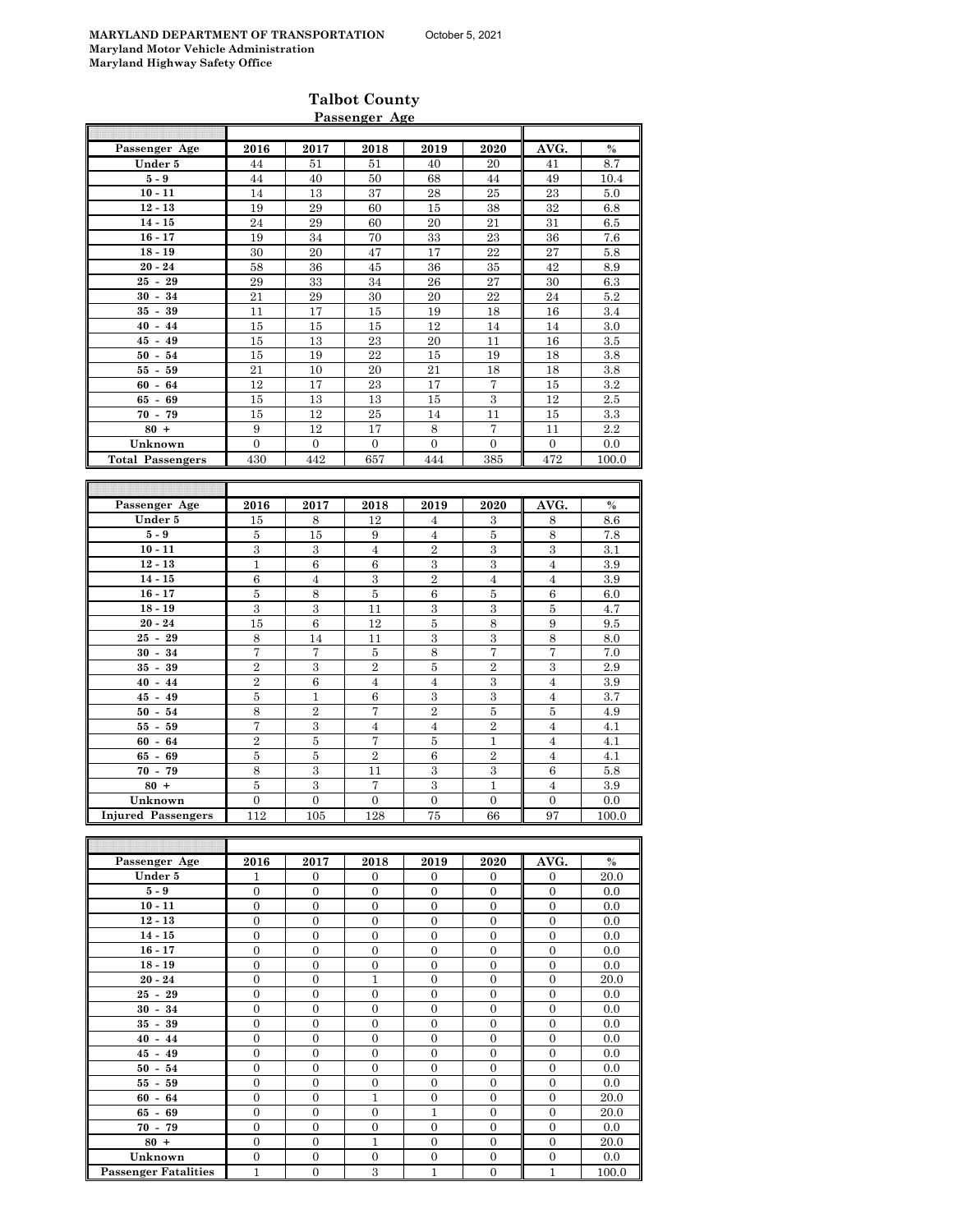|                             |                |                | r assenger ochaer |                |                |                |         |
|-----------------------------|----------------|----------------|-------------------|----------------|----------------|----------------|---------|
|                             |                |                |                   |                |                |                |         |
| Passenger Gender            | 2016           | 2017           | 2018              | 2019           | 2020           | AVG.           | $\%$    |
| Male                        | 189            | 208            | 290               | 210            | 177            | 215            | 45.5    |
| Female                      | 232            | 231            | 361               | 233            | 206            | 253            | 53.6    |
| Unknown                     | 9              | 3              | 6                 | 1              | $\overline{2}$ | 4              | 0.9     |
| <b>Total Passengers</b>     | 430            | 442            | 657               | 444            | 385            | 472            | 100.0   |
|                             |                |                |                   |                |                |                |         |
|                             |                |                |                   |                |                |                |         |
| Passenger Gender            | 2016           | 2017           | 2018              | 2019           | 2020           | AVG.           | $\%$    |
| Male                        | 48             | 36             | 53                | 28             | 24             | 38             | 38.9    |
| Female                      | 63             | 68             | 72                | 47             | 41             | 58             | 59.9    |
| Unknown                     |                |                | 3                 | $\overline{0}$ |                |                | $1.2\,$ |
| <b>Passenger Injuries</b>   | 112            | 105            | 128               | 75             | 66             | 97             | 100.0   |
|                             |                |                |                   |                |                |                |         |
|                             |                |                |                   |                |                |                |         |
| Passenger Gender            | 2016           | 2017           | 2018              | 2019           | 2020           | AVG.           | $\%$    |
| Male                        |                | $\overline{0}$ | $\overline{2}$    | $\Omega$       | $\overline{0}$ |                | 60.0    |
| Female                      | $\mathbf{0}$   | $\theta$       |                   |                | $\theta$       | $\overline{0}$ | 40.0    |
| Unknown                     | $\overline{0}$ | $\mathbf{0}$   | $\overline{0}$    | $\overline{0}$ | $\overline{0}$ | $\overline{0}$ | 0.0     |
| <b>Passenger Fatalities</b> |                | $\overline{0}$ | 3                 |                | $\mathbf{0}$   |                | 100.0   |

### **Talbot County Passenger Gender**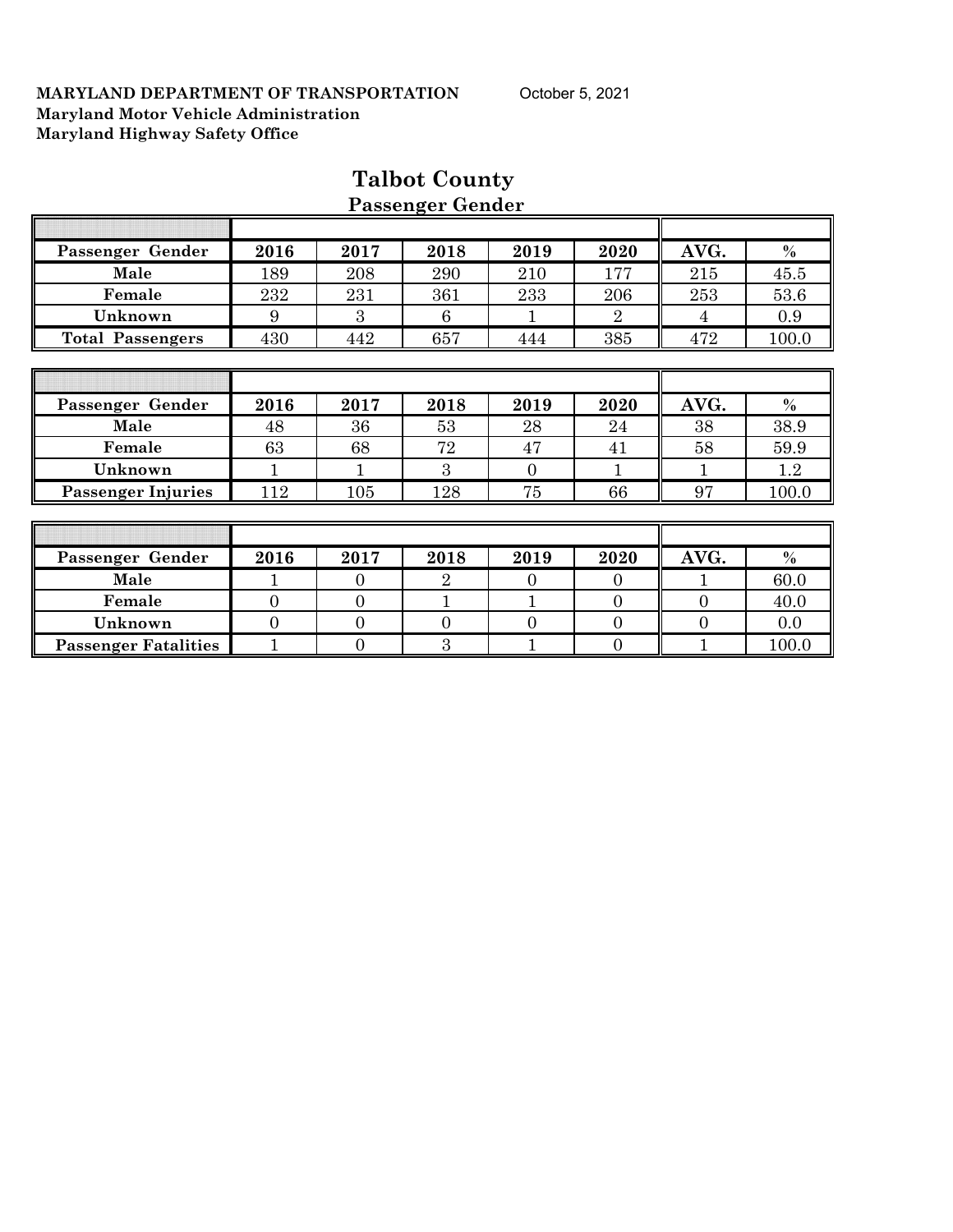F

**Talbot County Passenger Safety Equipment Use**

| <b>Safety Equipment</b> | 2016           | 2017     | 2018           | 2019           | 2020           | AVG.           | $\%$  |
|-------------------------|----------------|----------|----------------|----------------|----------------|----------------|-------|
| Not Applicable          | 58             | 12       | 88             | 59             | 13             | 46             | 9.8   |
| None                    | 24             | 24       | 131            | 14             | 49             | 48             | 10.3  |
| Lap belt only           | $\overline{2}$ | 6        | 6              | 9              | $\overline{2}$ | 5              | 11    |
| Shoulder belt only      | $\Omega$       | 7        | 5              | 3              |                | 3              | 0.7   |
| Shoulder/Lap belt(s)    | 269            | 320      | 352            | 289            | 274            | 301            | 63.8  |
| Child/Youth restraint   | $\Omega$       | $\Omega$ | $\Omega$       | $\Omega$       | $\Omega$       | $\Omega$       | 0.0   |
| Child restraint forward | 27             | 28       | 30             | 24             | 20             | 26             | 5.5   |
| Child restraint rear    | $\overline{5}$ | 11       | 11             | 12             | 6              | 9              | 1.9   |
| <b>Booster seat</b>     | 18             | 15       | 6              | 9              |                | 10             | 2.1   |
| Child restraint unk.    | 3              | 1        | $\overline{2}$ | 5              | $\Omega$       | $\overline{2}$ | 0.5   |
| Mc/Bike helmet          | $\Omega$       | 1        | 3              | $\Omega$       | $\theta$       | 1              | 0.2   |
| Mc/bike shield only     | $\Omega$       | $\Omega$ | $\Omega$       | $\Omega$       | $\theta$       | $\Omega$       | 0.0   |
| Mc/bike helmet & shield | $\Omega$       | 1        | $\Omega$       | $\Omega$       | $\Omega$       | $\Omega$       | 0.0   |
| Protective pads         | $\Omega$       | $\Omega$ | $\Omega$       | $\Omega$       | $\Omega$       | $\Omega$       | 0.0   |
| Reflective clothing     | $\Omega$       | $\Omega$ | $\Omega$       | 1              | $\Omega$       | $\Omega$       | 0.0   |
| Lighting                | $\Omega$       | $\Omega$ | $\Omega$       | $\Omega$       | $\Omega$       | $\Omega$       | 0.0   |
| Air bag only            | $\Omega$       | $\Omega$ | $\Omega$       | $\Omega$       | $\Omega$       | $\Omega$       | 0.0   |
| Air bag and belts       | $\Omega$       | $\Omega$ | $\Omega$       | $\Omega$       | $\Omega$       | $\Omega$       | 0.0   |
| Other                   | 3              | $\Omega$ | $\mathfrak{D}$ | $\overline{2}$ | 17             | 5              | 1.0   |
| Unknown                 | 21             | 16       | 21             | 17             | $\overline{2}$ | 15             | 3.3   |
| <b>Total Passengers</b> | 430            | 442      | 657            | 444            | 385            | 472            | 100.0 |
|                         |                |          |                |                |                |                |       |
|                         |                |          |                |                |                |                |       |

| <b>Safety Equipment</b>   | 2016           | 2017           | 2018           | 2019           | 2020     | AVG.           | $\%$    |
|---------------------------|----------------|----------------|----------------|----------------|----------|----------------|---------|
| Not Applicable            | $\Omega$       | 3              | 3              | $\Omega$       | $\Omega$ |                | $1.2\,$ |
| None                      | 8              | 4              | 8              | 7              | 5        | 6              | 6.6     |
| Lap belt only             | $\Omega$       |                |                | $\Omega$       | $\Omega$ | $\Omega$       | 0.4     |
| Shoulder belt only        | $\Omega$       | $\overline{2}$ | 1              |                |          |                | $1.0\,$ |
| Shoulder/Lap belt(s)      | 84             | 73             | 99             | 58             | 55       | 74             | 75.9    |
| Child/Youth restraint     | $\Omega$       | $\Omega$       | $\Omega$       | $\Omega$       | $\Omega$ | $\theta$       | 0.0     |
| Child restraint forward   | 8              | 3              | 4              | 3              | 4        | 4              | 4.5     |
| Child restraint rear      | $\overline{2}$ | $\overline{2}$ | 3              | $\Omega$       | $\Omega$ |                | $1.4\,$ |
| <b>Booster seat</b>       | 7              | 6              | $\overline{2}$ | $\overline{2}$ | $\Omega$ | 3              | $3.5\,$ |
| Child restraint unk.      | 1              | $\Omega$       | 1              | $\Omega$       | $\Omega$ | $\theta$       | 0.4     |
| Mc/Bike helmet            | $\theta$       | $\Omega$       | 3              | $\Omega$       | $\Omega$ |                | 0.6     |
| Mc/bike shield only       | $\Omega$       | $\Omega$       | $\Omega$       | $\Omega$       | $\Omega$ | $\theta$       | 0.0     |
| Mc/bike helmet & shield   | $\Omega$       | 1              | $\Omega$       | $\Omega$       | $\Omega$ | $\theta$       | 0.2     |
| Protective pads           | $\theta$       | $\Omega$       | $\Omega$       | $\Omega$       | $\Omega$ | $\Omega$       | 0.0     |
| Reflective clothing       | $\Omega$       | $\Omega$       | $\Omega$       | $\Omega$       | $\Omega$ | $\theta$       | 0.0     |
| Lighting                  | $\Omega$       | $\Omega$       | 0              | $\Omega$       | $\Omega$ | $\theta$       | 0.0     |
| Air bag only              | $\theta$       | $\Omega$       | $\Omega$       | $\Omega$       | $\Omega$ | $\theta$       | 0.0     |
| Air bag and belts         | $\overline{0}$ | $\Omega$       | $\Omega$       | $\Omega$       | $\Omega$ | $\theta$       | 0.0     |
| Other                     |                | $\Omega$       | $\Omega$       | $\Omega$       | $\theta$ | $\theta$       | 0.2     |
| Unknown                   |                | 10             | 3              | 4              |          | $\overline{4}$ | 3.9     |
| <b>Passenger Injuries</b> | 112            | 105            | 128            | 75             | 66       | 97             | 100.0   |

| <b>Safety Equipment</b>     | 2016     | 2017     | 2018           | 2019     | 2020     | AVG.     | $\frac{0}{0}$ |
|-----------------------------|----------|----------|----------------|----------|----------|----------|---------------|
| Not Applicable              | $\Omega$ | $\Omega$ | $\Omega$       | $\Omega$ | $\Omega$ | $\Omega$ | 0.0           |
| None                        | 0        | $\Omega$ | $\Omega$       | 0        | 0        | 0        | 0.0           |
| Lap belt only               | $\Omega$ | $\Omega$ | $\Omega$       | $\Omega$ | $\Omega$ | $\Omega$ | 0.0           |
| Shoulder belt only          | $\Omega$ | $\Omega$ | $\Omega$       | $\Omega$ | $\Omega$ | 0        | 0.0           |
| Shoulder/Lap belt(s)        | $\Omega$ | $\Omega$ | $\overline{2}$ |          | $\Omega$ |          | 60.0          |
| Child/Youth restraint       | $\Omega$ | $\Omega$ | $\Omega$       | $\Omega$ | $\Omega$ | $\Omega$ | 0.0           |
| Child restraint forward     | $\Omega$ | 0        | 0              | 0        | 0        | 0        | 0.0           |
| Child restraint rear        | $\Omega$ | $\Omega$ | $\Omega$       | $\Omega$ | $\Omega$ | $\Omega$ | 0.0           |
| <b>Booster</b> seat         | 1        | $\Omega$ | $\Omega$       | $\Omega$ | $\Omega$ | $\Omega$ | 20.0          |
| Child restraint unk.        | $\Omega$ | $\Omega$ | $\Omega$       | $\Omega$ | $\Omega$ | $\Omega$ | 0.0           |
| Mc/Bike helmet              | $\Omega$ | $\Omega$ | $\Omega$       | $\Omega$ | $\Omega$ | $\Omega$ | 0.0           |
| Mc/bike shield only         | $\Omega$ | $\Omega$ | $\Omega$       | $\Omega$ | $\Omega$ | $\Omega$ | 0.0           |
| Mc/bike helmet & shield     | $\Omega$ | $\Omega$ | $\Omega$       | $\Omega$ | $\Omega$ | $\Omega$ | 0.0           |
| Protective pads             | $\Omega$ | $\Omega$ | $\Omega$       | $\Omega$ | $\Omega$ | $\Omega$ | 0.0           |
| Reflective clothing         | $\Omega$ | $\Omega$ | $\Omega$       | $\theta$ | $\theta$ | $\Omega$ | 0.0           |
| Lighting                    | $\Omega$ | $\Omega$ | $\Omega$       | $\Omega$ | $\Omega$ | $\Omega$ | 0.0           |
| Air bag only                | $\Omega$ | $\Omega$ | $\Omega$       | $\Omega$ | $\Omega$ | $\Omega$ | 0.0           |
| Air bag and belts           | $\Omega$ | $\Omega$ | $\Omega$       | $\Omega$ | $\Omega$ | $\Omega$ | 0.0           |
| Other                       | $\Omega$ | $\Omega$ | $\Omega$       | $\Omega$ | $\Omega$ | $\Omega$ | 0.0           |
| Unknown                     | $\Omega$ | $\Omega$ | 1              | $\Omega$ | $\Omega$ | $\Omega$ | 20.0          |
| <b>Passenger Fatalities</b> |          | $\Omega$ | 3              |          | $\Omega$ |          | 100.0         |

**Note: None & Air Bag are counted as no safety equipment in use.**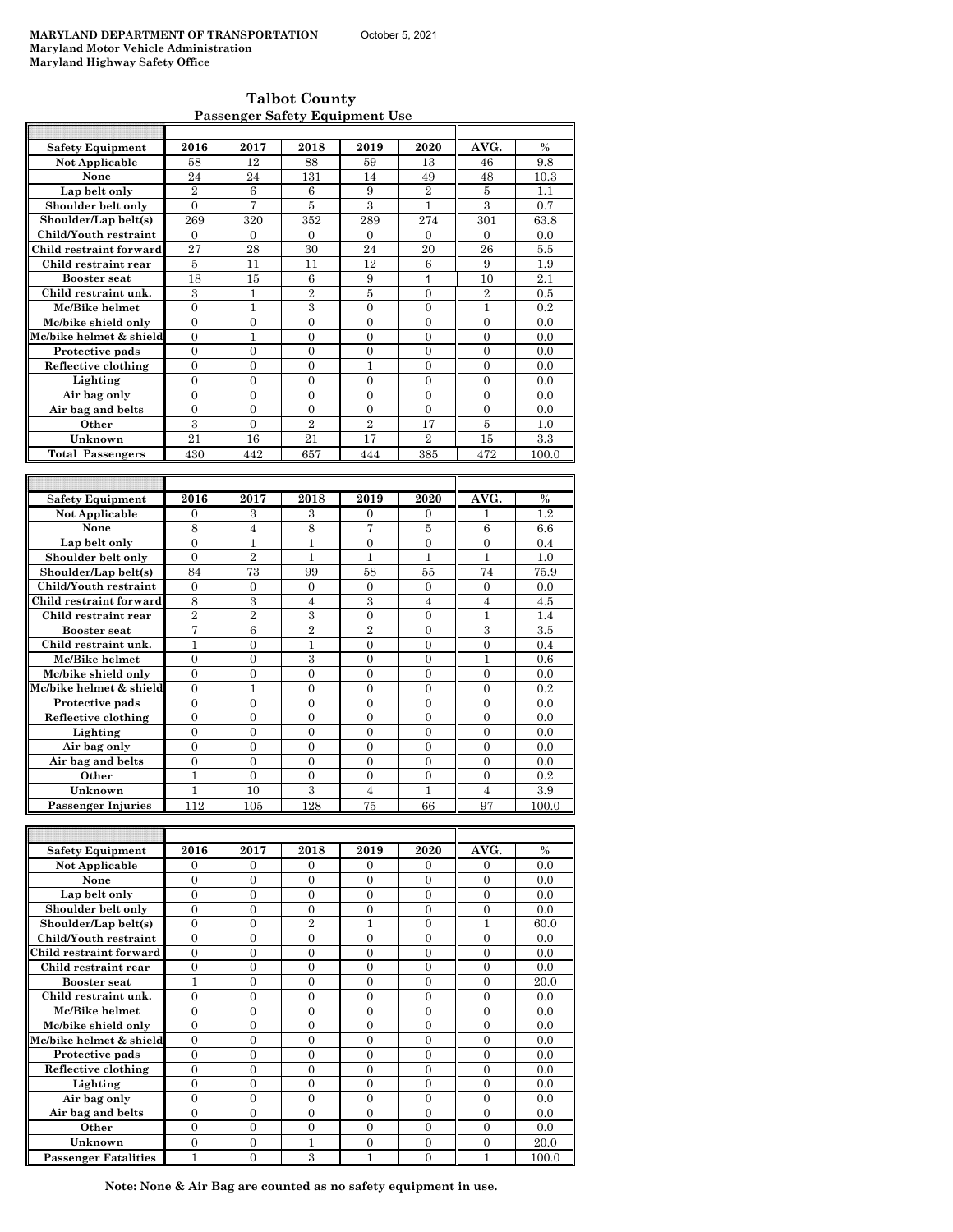### **Talbot County Non-Motorist Age**

| Non-Motorist Age                                | 2016           | 2017             | 2018           | 2019             | 2020             | AVG.           | $\%$                      |
|-------------------------------------------------|----------------|------------------|----------------|------------------|------------------|----------------|---------------------------|
| Under 5                                         | $\overline{0}$ | $\mathbf{0}$     | $\Omega$       | $\overline{2}$   | $\overline{0}$   | $\mathbf{0}$   | 2.8                       |
| $5 - 9$                                         | $\overline{1}$ | $\overline{0}$   | $\Omega$       | $\Omega$         | $\Omega$         | $\overline{0}$ | 1.4                       |
| $10 - 15$                                       | $\overline{1}$ | $\,1\,$          | $\sqrt{2}$     | $\boldsymbol{0}$ | $\boldsymbol{0}$ | $\mathbf{1}$   | 5.6                       |
| $16 - 17$                                       | $\overline{1}$ | $\mathbf{1}$     | $\Omega$       | $\overline{0}$   | $\overline{0}$   | $\overline{0}$ | 2.8                       |
| $18 - 19$                                       | $\overline{0}$ | $\overline{0}$   | $\mathbf{1}$   | $\Omega$         | $\overline{1}$   | $\overline{0}$ | 2.8                       |
| $20 - 24$                                       | $\overline{0}$ | $\mathbf{1}$     | $\mathbf{1}$   | $\overline{0}$   | $\mathbf{1}$     | $\mathbf{1}$   | 4.2                       |
| $25 - 29$                                       | $\overline{1}$ | $\mathbf{1}$     | $\theta$       | $\overline{0}$   | $\overline{0}$   | $\overline{0}$ | 2.8                       |
| $30 - 34$                                       | $\mathbf{1}$   | $\,3$            | $\mathbf{0}$   | $\overline{4}$   | $\,3$            | $\overline{2}$ | 15.5                      |
| $35 - 39$                                       | $\overline{0}$ | $\overline{2}$   | 1              | $\mathbf{0}$     | $\overline{0}$   | $\mathbf{1}$   | 4.2                       |
| $40 - 44$                                       | $\overline{0}$ | $\mathbf{0}$     | $\Omega$       | $\mathbf{1}$     | $\mathbf{0}$     | $\mathbf{0}$   | 1.4                       |
| $45 - 49$                                       | $\overline{0}$ | $\overline{0}$   | $\overline{0}$ | $\overline{2}$   | $\mathbf{1}$     | $\mathbf{1}$   | 4.2                       |
| $50 - 54$                                       | $\mathbf{1}$   | $\overline{2}$   | $\mathbf 1$    | $\overline{2}$   | $\boldsymbol{0}$ | $\mathbf 1$    | 8.5                       |
| $55 - 59$                                       | $\mathbf{1}$   | $\mathbf{1}$     | $\overline{1}$ | 3                | $\boldsymbol{0}$ | $\mathbf{1}$   | 8.5                       |
| $60 - 64$                                       | $\mathbf{1}$   | $\mathbf{0}$     | $\overline{0}$ | $\overline{4}$   | $\mathbf{1}$     | $\mathbf{1}$   | 8.5                       |
| $65 - 69$                                       | $\overline{0}$ | $\overline{0}$   | $\mathbf{1}$   | $\mathbf{1}$     | $\overline{2}$   | $\mathbf{1}$   | 5.6                       |
| $70 - 79$                                       | $\bf 5$        | $\,3$            | $\Omega$       | $\,3$            | $\overline{0}$   | $\,2$          | 15.5                      |
| $80 +$                                          | $\mathbf 1$    | $\,2$            | $\Omega$       | $\mathbf{1}$     | $\overline{0}$   | $\mathbf{1}$   | 5.6                       |
| Unknown                                         | $\overline{0}$ | $\boldsymbol{0}$ | $\Omega$       | $\mathbf{0}$     | $\mathbf{0}$     | $\mathbf{0}$   | 0.0                       |
| <b>Total Non-Motorists</b>                      | 14             | 17               | 8              | 23               | 9                | 14             | 100.0                     |
|                                                 |                |                  |                |                  |                  |                |                           |
|                                                 |                |                  |                |                  |                  |                |                           |
| Non-Motorist Age                                | 2016           | 2017             | 2018           | 2019             | 2020             | AVG.           | $\frac{0}{0}$             |
| Under 5                                         | $\overline{0}$ | $\Omega$         | $\Omega$       | $\mathbf{1}$     | $\overline{0}$   | $\Omega$       | 1.6                       |
| $5 - 9$                                         | $\overline{1}$ | $\overline{0}$   | $\Omega$       | $\overline{0}$   | $\Omega$         | $\overline{0}$ | 1.6                       |
| $10 - 15$                                       | $\overline{1}$ | $\mathbf{1}$     | $\sqrt{2}$     | $\mathbf{0}$     | $\overline{0}$   | $\mathbf{1}$   | 6.6                       |
| $16 - 17$                                       | $\mathbf{1}$   | $\mathbf{1}$     | $\Omega$       | $\Omega$         | $\overline{0}$   | $\Omega$       | 3.3                       |
| $18 - 19$                                       | $\overline{0}$ | $\overline{0}$   | $\mathbf{1}$   | $\overline{0}$   | $\mathbf{1}$     | $\Omega$       | 3.3                       |
| $20 - 24$                                       | $\overline{0}$ | $\mathbf{1}$     | $\overline{0}$ | $\overline{0}$   | $\mathbf{1}$     | $\overline{0}$ | 3.3                       |
| $25 - 29$                                       | $\mathbf{1}$   | $\mathbf 1$      | $\Omega$       | $\overline{0}$   | $\overline{0}$   | $\Omega$       | 3.3                       |
| $30 - 34$                                       | $\overline{0}$ | $\overline{2}$   | $\mathbf{0}$   | $\overline{2}$   | 3                | $\mathbf{1}$   | 11.5                      |
| $35 - 39$                                       | $\mathbf{0}$   | $\overline{2}$   | $\mathbf{1}$   | $\boldsymbol{0}$ | $\boldsymbol{0}$ | $\mathbf{1}$   | 4.9                       |
| $\mathbf{A} \mathbf{A}$ $\mathbf{A} \mathbf{A}$ | $\Omega$       | $\Omega$         | $\Omega$       | 1                | $\Omega$         | $\Omega$       | $1 \, \textcolor{red}{C}$ |

| $10 - 11$          | л.             | <b>T</b>       | v        | $\mathbf v$    | $\mathbf v$    | $\mathbf v$    | Ω.∪   |
|--------------------|----------------|----------------|----------|----------------|----------------|----------------|-------|
| $18 - 19$          | $\overline{0}$ | $\Omega$       |          | $\overline{0}$ |                | $\mathbf{0}$   | 3.3   |
| $20 - 24$          | $\overline{0}$ |                | $\Omega$ | $\theta$       |                | $\mathbf{0}$   | 3.3   |
| $25 - 29$          | 1              |                | $\Omega$ | $\theta$       | $\mathbf{0}$   | $\mathbf{0}$   | 3.3   |
| $30 - 34$          | $\Omega$       | $\overline{2}$ | $\Omega$ | $\overline{2}$ | 3              | 1              | 11.5  |
| $35 - 39$          | $\overline{0}$ | $\overline{2}$ | 1        | $\theta$       | $\Omega$       |                | 4.9   |
| $40 - 44$          | $\Omega$       | $\Omega$       | $\Omega$ | 1              | $\Omega$       | $\Omega$       | 1.6   |
| $45 - 49$          | $\overline{0}$ | $\Omega$       | $\Omega$ | $\overline{2}$ |                | 1              | 4.9   |
| $50 - 54$          | 1              | $\overline{2}$ | 1        | 1              | $\Omega$       |                | 8.2   |
| $55 - 59$          |                | 1              |          | 3              | $\Omega$       |                | 9.8   |
| $60 - 64$          |                | $\Omega$       | $\Omega$ | 3              |                |                | 8.2   |
| $65 - 69$          | $\Omega$       | $\Omega$       | 1        | 1              | $\overline{2}$ | 1              | 6.6   |
| $70 - 79$          | 5              | 3              | $\Omega$ | 1              | $\Omega$       | $\overline{2}$ | 14.8  |
| $80 +$             | 1              | $\overline{2}$ | $\Omega$ |                | $\Omega$       | 1              | 6.6   |
| Unknown            | $\Omega$       | $\Omega$       | $\Omega$ | $\Omega$       | $\Omega$       | $\Omega$       | 0.0   |
| Inj. Non-Motorists | 13             | 16             | Π,       | 16             | 9              | 12             | 100.0 |

| Non-Motorist Age             | 2016           | 2017             | 2018           | 2019           | 2020             | AVG.           | $\%$  |
|------------------------------|----------------|------------------|----------------|----------------|------------------|----------------|-------|
| Under 5                      | $\Omega$       | $\overline{0}$   | $\Omega$       | $\Omega$       | $\Omega$         | $\Omega$       | 0.0   |
| $5-9$                        | $\mathbf{0}$   | $\overline{0}$   | $\overline{0}$ | $\overline{0}$ | $\overline{0}$   | $\overline{0}$ | 0.0   |
| $10 - 15$                    | $\mathbf{0}$   | $\mathbf{0}$     | $\overline{0}$ | $\overline{0}$ | $\overline{0}$   | $\overline{0}$ | 0.0   |
| $16 - 17$                    | $\mathbf{0}$   | $\mathbf{0}$     | $\overline{0}$ | $\overline{0}$ | $\overline{0}$   | $\overline{0}$ | 0.0   |
| $18 - 19$                    | $\mathbf{0}$   | $\overline{0}$   | $\overline{0}$ | $\overline{0}$ | $\overline{0}$   | $\overline{0}$ | 0.0   |
| $20 - 24$                    | $\Omega$       | $\overline{0}$   | $\Omega$       | $\Omega$       | $\overline{0}$   | $\Omega$       | 0.0   |
| $25 - 29$                    | $\mathbf{0}$   | $\mathbf{0}$     | $\overline{0}$ | $\overline{0}$ | $\overline{0}$   | $\overline{0}$ | 0.0   |
| $30 - 34$                    | 1              | $\mathbf{0}$     | $\overline{0}$ | $\overline{0}$ | $\overline{0}$   | $\overline{0}$ | 33.3  |
| $35 - 39$                    | $\mathbf{0}$   | $\mathbf{0}$     | $\overline{0}$ | $\overline{0}$ | $\overline{0}$   | $\overline{0}$ | 0.0   |
| $40 - 44$                    | $\overline{0}$ | $\mathbf{0}$     | $\overline{0}$ | $\overline{0}$ | $\overline{0}$   | $\overline{0}$ | 0.0   |
| $45 - 49$                    | $\Omega$       | $\overline{0}$   | $\Omega$       | $\theta$       | $\Omega$         | $\Omega$       | 0.0   |
| $50 - 54$                    | $\mathbf{0}$   | $\overline{0}$   | $\overline{0}$ | 1              | $\overline{0}$   | $\overline{0}$ | 33.3  |
| $55 - 59$                    | $\overline{0}$ | $\overline{0}$   | $\overline{0}$ | $\overline{0}$ | $\overline{0}$   | $\overline{0}$ | 0.0   |
| $60 - 64$                    | $\mathbf{0}$   | $\mathbf{0}$     | $\overline{0}$ | $\overline{0}$ | $\overline{0}$   | $\overline{0}$ | 0.0   |
| $65 - 69$                    | $\overline{0}$ | $\boldsymbol{0}$ | $\overline{0}$ | $\overline{0}$ | $\overline{0}$   | $\overline{0}$ | 0.0   |
| $70 - 79$                    | $\Omega$       | $\mathbf{0}$     | $\Omega$       | 1              | $\Omega$         | $\Omega$       | 33.3  |
| $80 +$                       | $\mathbf{0}$   | $\overline{0}$   | $\Omega$       | $\overline{0}$ | $\mathbf{0}$     | $\Omega$       | 0.0   |
| Unknown                      | $\mathbf{0}$   | $\mathbf{0}$     | $\overline{0}$ | $\overline{0}$ | $\overline{0}$   | $\overline{0}$ | 0.0   |
| <b>Non-Motor. Fatalities</b> | $\overline{1}$ | $\mathbf{0}$     | $\overline{0}$ | $\overline{2}$ | $\boldsymbol{0}$ | $\mathbf{1}$   | 100.0 |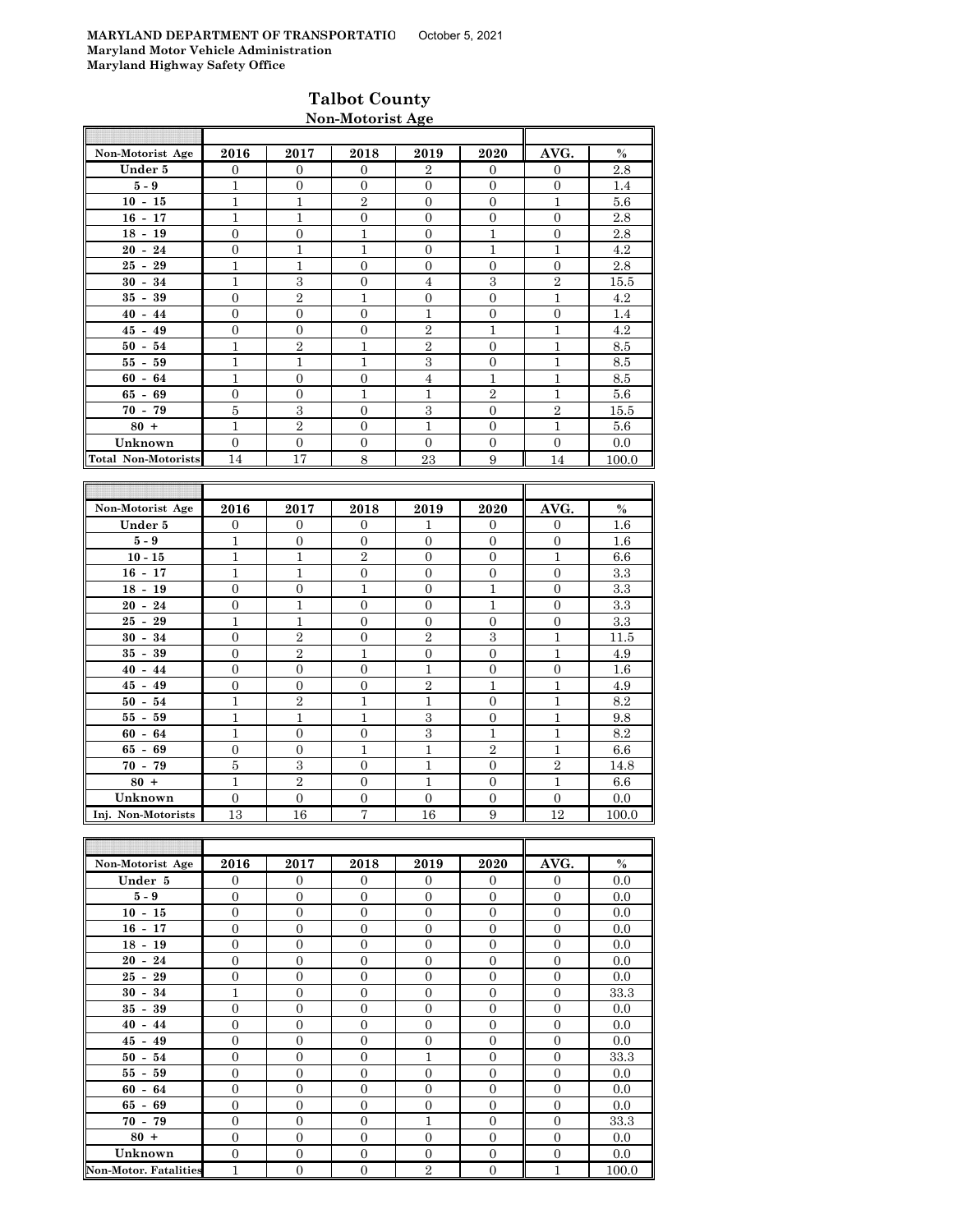F

| Non-Motorist Gender            | 2016           | 2017           | 2018           | 2019           | 2020           | AVG.             | $\%$  |
|--------------------------------|----------------|----------------|----------------|----------------|----------------|------------------|-------|
| Male                           | 8              | 9              | 3              | 17             | 6              | 9                | 60.6  |
| Female                         | 6              | 8              | $\overline{5}$ | 6              | 3              | 6                | 39.4  |
| Unknown                        | $\overline{0}$ | $\overline{0}$ | 0              | $\Omega$       | $\overline{0}$ | $\overline{0}$   | 0.0   |
| <b>Total Non-Motorists</b>     | 14             | 17             | 8              | 23             | 9              | 14               | 100.0 |
|                                |                |                |                |                |                |                  |       |
|                                |                |                |                |                |                |                  |       |
| Non-Motorist Gender            | 2016           | 2017           | 2018           | 2019           | 2020           | AVG.             | $\%$  |
| Male                           | 7              | 8              | $\overline{2}$ | 12             | 6              | 7                | 57.4  |
| Female                         | 6              | 8              | $\overline{5}$ | 4              | 3              | $\overline{5}$   | 42.6  |
| Unknown                        | $\overline{0}$ | $\overline{0}$ | 0              | $\Omega$       | $\overline{0}$ | $\overline{0}$   | 0.0   |
| <b>Non-Motorist Injuries</b>   | 13             | 16             | 7              | 16             | 9              | 12               | 100.0 |
|                                |                |                |                |                |                |                  |       |
|                                |                |                |                |                |                |                  |       |
| Non-Motorist Gender            | 2016           | 2017           | 2018           | 2019           | 2020           | AVG.             | $\%$  |
| Male                           |                | $\overline{0}$ | 0              |                | $\Omega$       | $\Omega$         | 66.7  |
| Female                         | $\overline{0}$ | $\overline{0}$ | $\overline{0}$ |                | $\overline{0}$ | $\boldsymbol{0}$ | 33.3  |
| Unknown                        | $\overline{0}$ | $\overline{0}$ | $\overline{0}$ | $\theta$       | $\overline{0}$ | $\overline{0}$   | 0.0   |
| <b>Non-Motorist Fatalities</b> | 1              | $\overline{0}$ | $\overline{0}$ | $\overline{2}$ | $\overline{0}$ |                  | 100.0 |

## **Talbot County**

ī

 $\overline{\mathbf{r}}$ 

### **Non-Motorist Gender**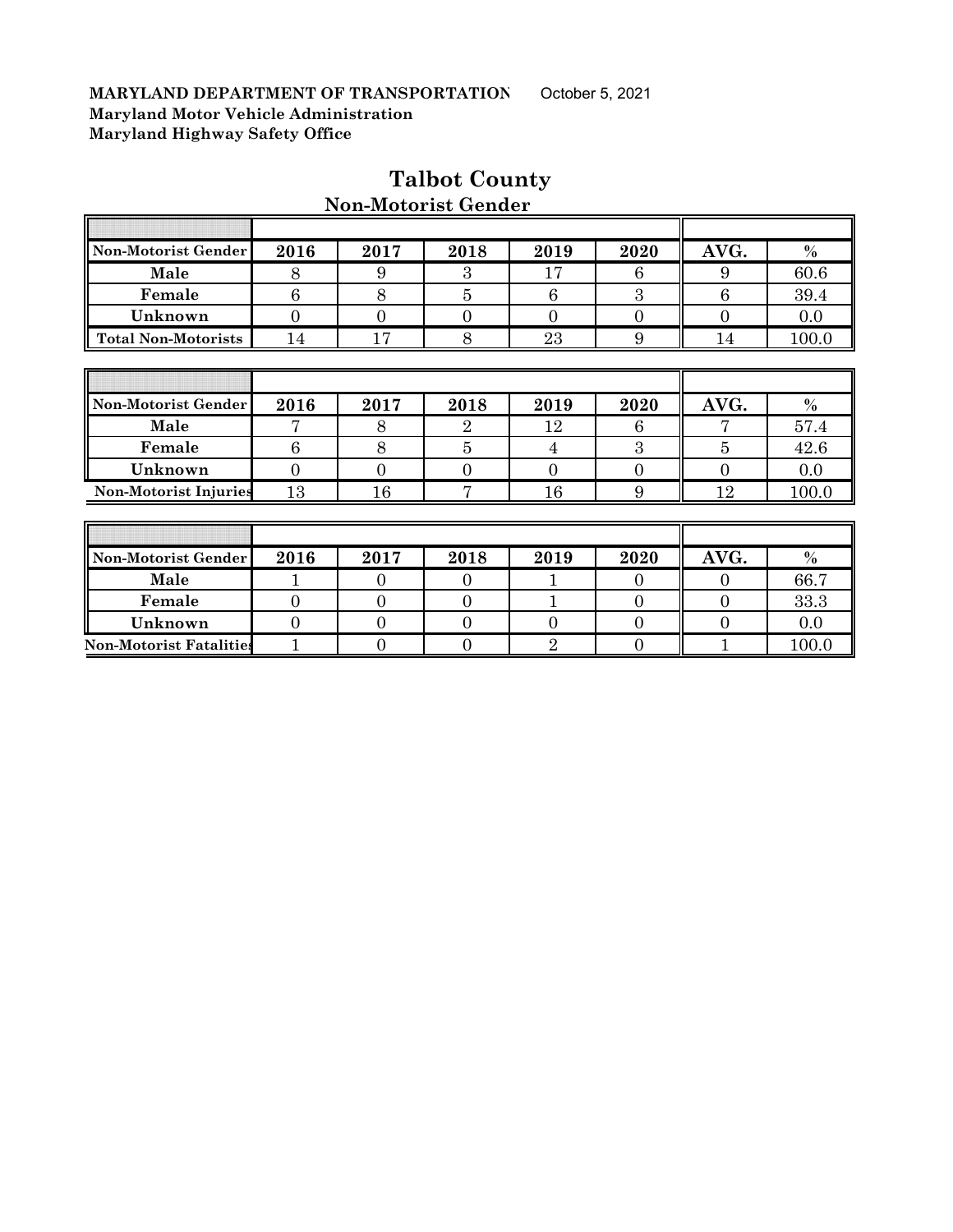### **Talbot County Non-Motorist Location**

| <b>Non-Motorist Location</b>     | 2016             | 2017             | 2018             | 2019             | 2020             | AVG.             | $\%$    |
|----------------------------------|------------------|------------------|------------------|------------------|------------------|------------------|---------|
| Not App.                         | $\mathbf{0}$     | 0                | 0                | 1                | 2                | 1                | 4.2     |
| Shoulder                         | 1                | $\overline{4}$   | 1                | $\overline{2}$   | $\mathbf{1}$     | $\overline{2}$   | 12.7    |
| Curb                             | $\overline{0}$   | $\overline{0}$   | $\overline{0}$   | 3                | $\overline{0}$   | 1                | 4.2     |
| Sidewalk                         | 1                | 1                | $\overline{0}$   | 1                | 1                | 1                | 5.6     |
| <b>Outside Right of Way</b>      | $\overline{0}$   | $\overline{0}$   | $\overline{0}$   | $\overline{0}$   | $\Omega$         | $\overline{0}$   | 0.0     |
| On Rd. at Crosswalk              | $\overline{2}$   | $\overline{2}$   | $\overline{0}$   | 3                | $\mathbf{1}$     | $\overline{2}$   | 11.3    |
| On Rd. Not at Cross.             | 3                | 4                | $\overline{2}$   | 5                | $\boldsymbol{2}$ | 3                | 22.5    |
| In School Bus Zone               | $\overline{0}$   | $\overline{0}$   | $\overline{0}$   | $\overline{0}$   | $\overline{0}$   | $\overline{0}$   | 0.0     |
| In Bikeway                       | $\overline{0}$   | $\overline{0}$   | $\overline{0}$   | $\overline{0}$   | $\overline{0}$   | $\overline{0}$   | 0.0     |
| <b>At Inter Marked Crosswal</b>  | $\mathbf{1}$     | $\overline{0}$   | 1                | 1                | $\mathbf{1}$     | 1                | 5.6     |
| <b>At Inter No Crosswalk</b>     | 1                | $\overline{0}$   | 1                | 1                | $\overline{0}$   | 1                | 4.2     |
| <b>Driveway Access</b>           | $\overline{0}$   | 1                | $\overline{0}$   | $\overline{0}$   | $\Omega$         | $\Omega$         | 1.4     |
| Median                           | $\overline{0}$   | $\overline{0}$   | $\overline{0}$   | 1                | $\overline{0}$   | $\overline{0}$   | 1.4     |
| Island                           | $\overline{0}$   | $\mathbf{0}$     | 0                | $\mathbf{0}$     | $\mathbf{0}$     | 0                | 0.0     |
| <b>Shared Use Path or Trails</b> | $\overline{0}$   | $\overline{0}$   | $\overline{0}$   | $\overline{0}$   | $\overline{0}$   | $\overline{0}$   | 0.0     |
| <b>Inside Building</b>           | $\mathbf{0}$     | $\overline{0}$   | $\overline{0}$   | $\overline{0}$   | $\overline{0}$   | $\overline{0}$   | 0.0     |
| Midblock Marked Crosswa          | $\mathbf{0}$     | $\overline{0}$   | $\overline{0}$   | $\mathbf{0}$     | $\overline{0}$   | $\overline{0}$   | 0.0     |
| Other/Unk.                       | 5                | 5                | 3                | 5                | 1                | 4                | 26.8    |
| <b>Total Non-Motorists</b>       | 14               | 17               | 8                | 23               | 9                | 14               | 100.0   |
|                                  |                  |                  |                  |                  |                  |                  |         |
|                                  |                  |                  |                  |                  |                  |                  |         |
| Non-Motorist Location            | 2016             |                  |                  |                  |                  | AVG.             | $\%$    |
|                                  |                  | 2017             | 2018             | 2019             | 2020             |                  |         |
| Not App.                         | $\overline{0}$   | $\mathbf{0}$     | 0                | $\mathbf{0}$     | 2                | $\mathbf{0}$     | $3.3\,$ |
| Shoulder                         | $\mathbf{1}$     | $\overline{4}$   | $\overline{0}$   | $\overline{2}$   | $\mathbf{1}$     | $\overline{2}$   | 13.1    |
| Curb                             | $\boldsymbol{0}$ | $\overline{0}$   | $\overline{0}$   | $\overline{2}$   | $\overline{0}$   | $\overline{0}$   | 3.3     |
| Sidewalk                         | 1                | 0                | 0                | 1                | 1                | 1                | 4.9     |
| <b>Outside Right of Way</b>      | $\overline{0}$   | $\overline{0}$   | $\overline{0}$   | $\boldsymbol{0}$ | $\overline{0}$   | 0                | 0.0     |
| On Rd. at Crosswalk              | $\overline{2}$   | $\overline{2}$   | $\overline{0}$   | $\overline{2}$   | 1                | 1                | 11.5    |
| On Rd. Not at Cross.             | $\overline{2}$   | 4                | $\overline{2}$   | 3                | $\overline{2}$   | 3                | 21.3    |
| In School Bus Zone               | $\overline{0}$   | $\overline{0}$   | $\overline{0}$   | $\overline{0}$   | $\overline{0}$   | $\overline{0}$   | 0.0     |
| In Bikeway                       | $\overline{0}$   | $\mathbf{0}$     | $\overline{0}$   | $\mathbf{0}$     | $\mathbf{0}$     | $\theta$         | 0.0     |
| Inter Marked Crosswalk           | $\mathbf{1}$     | $\mathbf{0}$     | $\mathbf{1}$     | $\mathbf{1}$     | $\mathbf{1}$     | $\mathbf{1}$     | 6.6     |
| <b>At Inters No Crosswalk</b>    | 1                | 0                | 1                | 1                | $\overline{0}$   | 1                | 4.9     |
| <b>Driveway Access</b>           | $\overline{0}$   | 1                | 0                | 0                | $\mathbf{0}$     | $\mathbf{0}$     | 1.6     |
| Median                           | $\theta$         | $\mathbf{0}$     | $\overline{0}$   | 1                | $\overline{0}$   | $\overline{0}$   | 1.6     |
| Island                           | $\mathbf{0}$     | 0                | $\overline{0}$   | $\overline{0}$   | $\overline{0}$   | $\mathbf{0}$     | 0.0     |
| <b>Shared Use Path or Trails</b> | $\overline{0}$   | $\overline{0}$   | $\overline{0}$   | 0                | $\overline{0}$   | $\overline{0}$   | 0.0     |
| <b>Inside Building</b>           | $\Omega$         | $\overline{0}$   | $\overline{0}$   | $\overline{0}$   | $\Omega$         | $\theta$         | 0.0     |
| Midblock Marked Crosswa          | $\overline{0}$   | $\overline{0}$   | $\boldsymbol{0}$ | $\mathbf{0}$     | $\overline{0}$   | $\overline{0}$   | 0.0     |
| Other/Unk.                       | 5                | 5                | $\boldsymbol{3}$ | 3                | 1                | 3                | 27.9    |
| <b>Injured Non-Motorists</b>     | 13               | 16               | 7                | 16               | 9                | 12               | 100.0   |
|                                  |                  |                  |                  |                  |                  |                  |         |
|                                  |                  |                  |                  |                  |                  |                  |         |
| Non-Motorist Location            | 2016             | 2017             | 2018             | 2019             | 2020             | AVG.             | $\%$    |
| Not App.                         | $\mathbf{0}$     | $\mathbf{0}$     | 0                | 0                | $\overline{0}$   | $\mathbf{0}$     | 0.0     |
| Shoulder                         | $\overline{0}$   | $\overline{0}$   | $\overline{0}$   | $\overline{0}$   | $\mathbf{0}$     | $\mathbf{0}$     | 0.0     |
| Curb                             | $\mathbf{0}$     | $\mathbf{0}$     | $\boldsymbol{0}$ | $\mathbf{1}$     | $\overline{0}$   | $\overline{0}$   | 33.3    |
| Sidewalk                         | $\overline{0}$   | $\overline{0}$   | 0                | $\overline{0}$   | $\overline{0}$   | $\overline{0}$   | 0.0     |
| <b>Outside Right of Way</b>      | $\mathbf{0}$     | $\overline{0}$   | $\boldsymbol{0}$ | $\mathbf{0}$     | $\mathbf{0}$     | $\mathbf{0}$     | 0.0     |
| On Rd. at Crosswalk              | $\boldsymbol{0}$ | $\boldsymbol{0}$ | $\boldsymbol{0}$ | $\boldsymbol{0}$ | $\boldsymbol{0}$ | $\boldsymbol{0}$ | 0.0     |
|                                  | $\mathbf{1}$     |                  |                  |                  |                  |                  |         |
| On Rd. Not at Cross.             |                  | 0                | 0                | $\mathbf 1$      | $\boldsymbol{0}$ | $\mathbf{0}$     | 66.7    |
| In School Bus Zone               | $\overline{0}$   | 0                | 0                | 0                | $\boldsymbol{0}$ | $\mathbf{0}$     | 0.0     |
| In Bikeway                       | $\mathbf{0}$     | $\overline{0}$   | $\overline{0}$   | $\overline{0}$   | $\mathbf{0}$     | $\mathbf{0}$     | 0.0     |
| Inters Marked Crosswall          | $\boldsymbol{0}$ | $\boldsymbol{0}$ | $\boldsymbol{0}$ | $\mathbf{0}$     | $\mathbf{0}$     | $\mathbf{0}$     | 0.0     |
| At Inters No Crosswalk           | $\mathbf{0}$     | $\overline{0}$   | 0                | $\overline{0}$   | $\overline{0}$   | $\mathbf{0}$     | $0.0\,$ |
| <b>Driveway Access</b>           | $\overline{0}$   | $\overline{0}$   | $\overline{0}$   | $\overline{0}$   | $\overline{0}$   | $\mathbf{0}$     | 0.0     |
| Median                           | $\boldsymbol{0}$ | $\boldsymbol{0}$ | $\boldsymbol{0}$ | $\overline{0}$   | $\boldsymbol{0}$ | $\mathbf{0}$     | 0.0     |
| Island                           | $\mathbf{0}$     | $\overline{0}$   | $\boldsymbol{0}$ | $\overline{0}$   | $\mathbf{0}$     | $\boldsymbol{0}$ | 0.0     |
| <b>Shared Use Path or Trails</b> | $\overline{0}$   | 0                | 0                | 0                | $\boldsymbol{0}$ | $\mathbf{0}$     | 0.0     |
| <b>Inside Building</b>           | $\mathbf{0}$     | $\overline{0}$   | $\overline{0}$   | $\overline{0}$   | $\mathbf{0}$     | $\mathbf{0}$     | 0.0     |
| Midblock Marked Crosswa          | $\mathbf{0}$     | $\overline{0}$   | $\boldsymbol{0}$ | $\overline{0}$   | $\boldsymbol{0}$ | 0                | $0.0\,$ |
| Other/Unk.                       | $\overline{0}$   | $\overline{0}$   | 0                | $\overline{0}$   | $\overline{0}$   | $\mathbf{0}$     | 0.0     |

**Non-Motorist Fatalities** 1 0 0 0 2 0 1 1 100.0

 $\mathbb I$